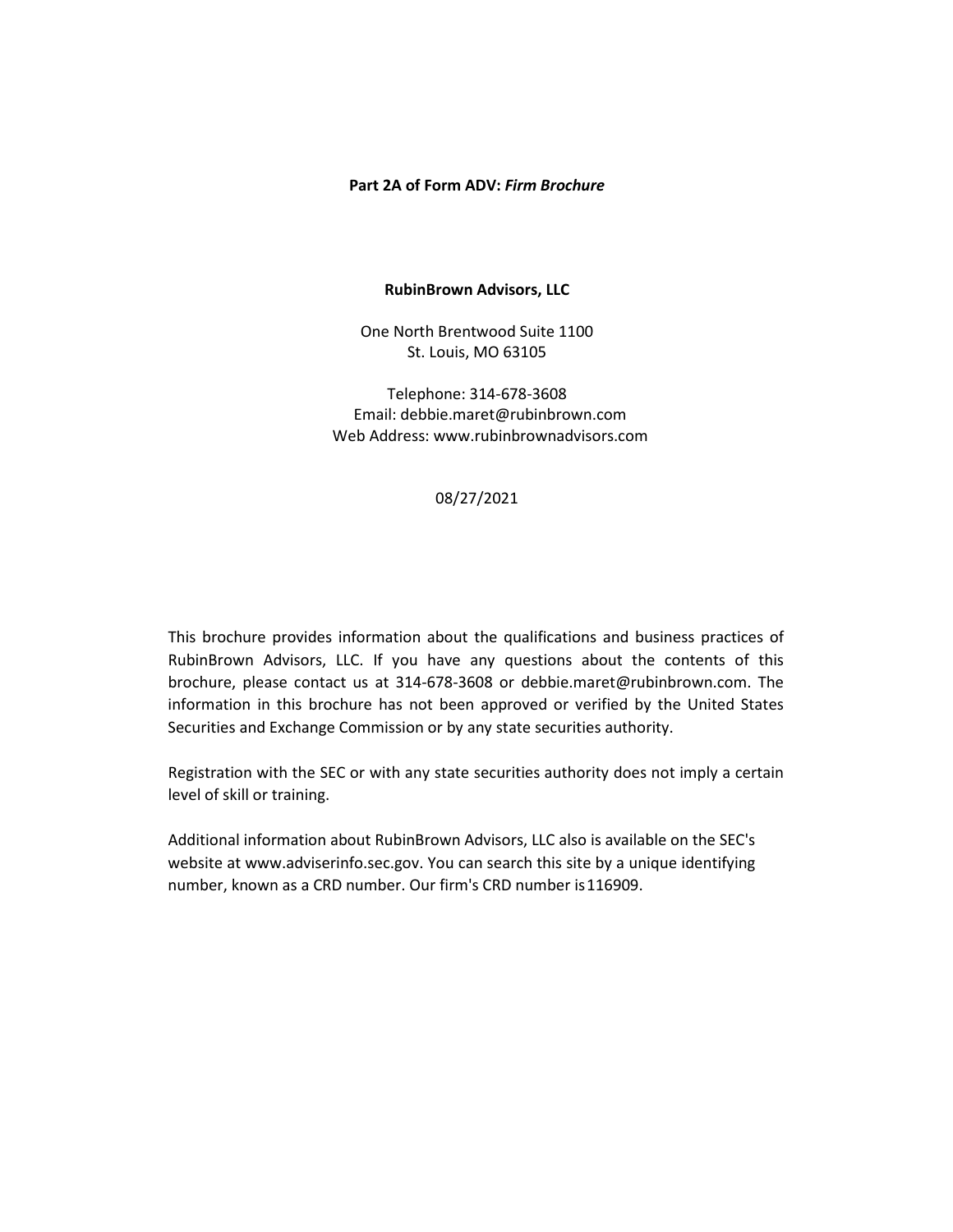# <span id="page-1-0"></span>**Item 2 Material Changes**

This Firm Brochure dated 08/30/2021 is our Annual Update. We are required to update certain information at least annually, within 90 days of our firm's fiscal year end (FYE) of May 31. We will provide you with either a summary of the revised information with an offer to deliver the full revised Brochure within 120 days of our FYE, or we will provide you with our revised Brochure that will include a summary of those changes in this Item.

There have been no material changes to this brochure since our most recent filing on 8/30/2020.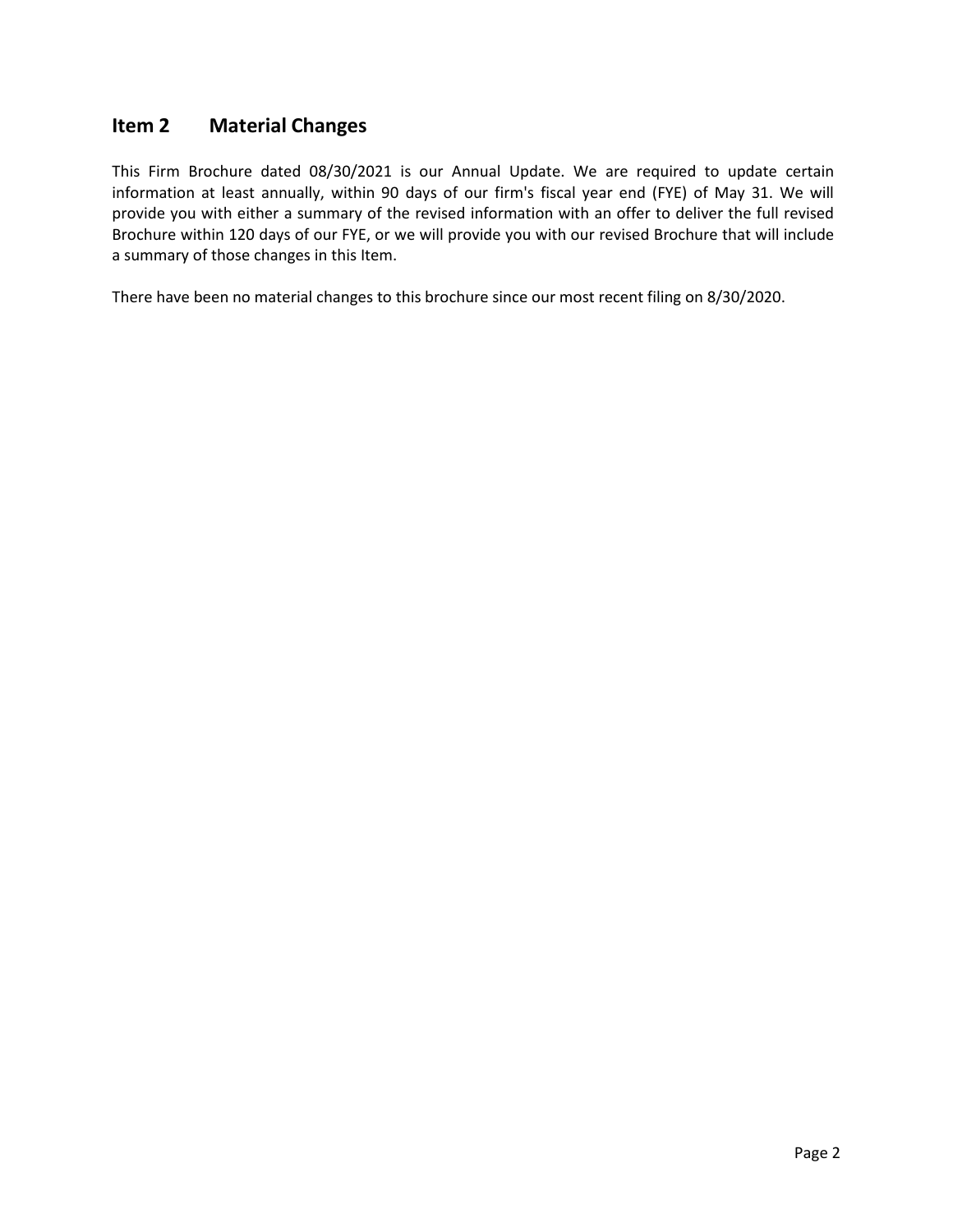# <span id="page-2-0"></span>**Item 3 Table of Contents**

| Item 1  | <b>Cover Page</b>                                                                     | 1  |
|---------|---------------------------------------------------------------------------------------|----|
| Item 2  | <b>Material Changes</b>                                                               | 2  |
| Item 3  | <b>Table of Contents</b>                                                              | 3  |
| Item 4  | <b>Advisory Business</b>                                                              | 4  |
| Item 5  | Fees and Compensation                                                                 | 10 |
| Item 6  | Performance-Based Fees and Side-By-Side Management                                    | 17 |
| Item 7  | <b>Types of Clients</b>                                                               | 17 |
| Item 8  | Methods of Analysis, Investment Strategies and Risk of Loss                           | 18 |
| Item 9  | Disciplinary Information                                                              | 20 |
| Item 10 | Other Financial Industry Actvities and Affiliations                                   | 20 |
| Item 11 | Code of Ethics, Participation or Interest in Client Transactions and Personal Trading | 22 |
| Item 12 | <b>Brokerage Practices</b>                                                            | 23 |
| Item 13 | <b>Review of Accounts</b>                                                             | 27 |
| Item 14 | Client Referrals and Other Compensation                                               | 28 |
| Item 15 | Custody                                                                               | 29 |
| Item 16 | <b>Investment Discretion</b>                                                          | 30 |
| Item 17 | <b>Voting Client Securities</b>                                                       | 30 |
| Item 18 | <b>Financial Information</b>                                                          | 30 |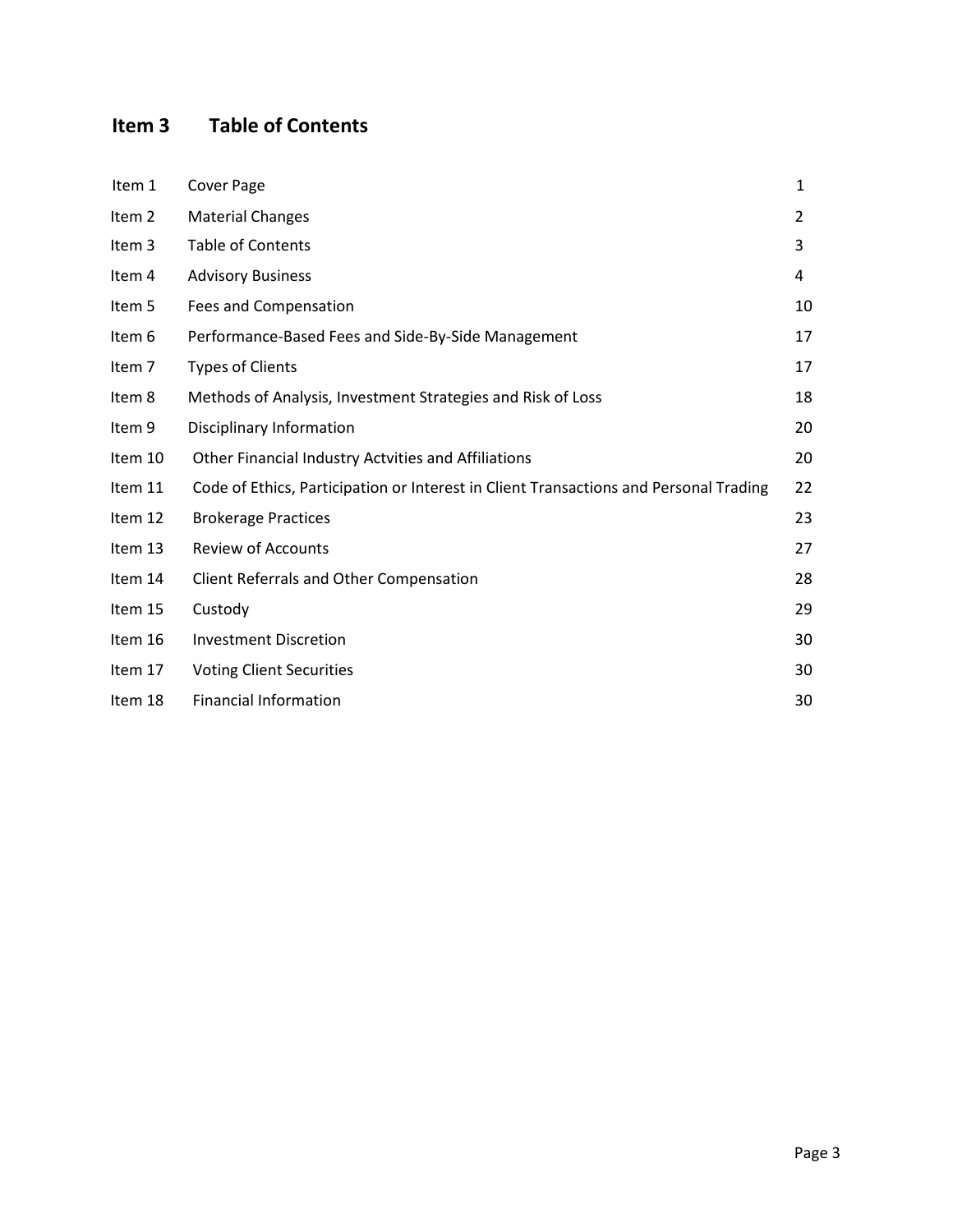# <span id="page-3-0"></span>**Item 4 Advisory Business**

RubinBrown Advisors, LLC is a SEC-registered investment adviser with its principal place of business located in St. Louis, Missouri. Additional offices are located in Denver, Colorado, Kansas City, MO, Leawood, KS and Chicago, IL. RubinBrown Advisors, LLC began conducting business in 2002.

Listed below are the firm's principal shareholders (i.e., those individuals and/or entities controlling 25% or more of this company).

• RubinBrown, LLP,Owner

RubinBrown Advisors, LLC offers the following advisory services to our clients:

#### **Investment Advisory Services**

Rubin Brown Advisors will:

1. Design an investment policy that reflects the client's current financial condition, long term needs and risk tolerance.

2. Assist in developing an appropriate strategic asset allocation to achieve the client's objectives.

3. Assist the client in selecting suitable investment products and/or money managers to implement their asset allocation.

4. Periodically assess the ongoing performance of the client's portfolio based on the client's objectives, and helping the client determine any necessary adjustments to their investmentpolicy.

5. Based on our supervision, recommend changes to the asset allocation and/or replacement of investment products or money managers where appropriate. For example, a change in the characteristics supporting the initial decision to select the product or investment manager; any changes in a manager; or, whether the product or manager continues to meet the requirements for inclusion in the client's portfolio.

Depending on the best interests of the client, RubinBrown Advisors will either provide ongoing management services itself and, if needed, will recommend the use of independent third party advisers, or will recommend the use of third party service platform providers, as described below.

#### **Advice provided directly by RubinBrown Advisors:**

# **Management by RubinBrown Advisors:**

RubinBrown Advisors will design a portfolio consisting of mutual funds, exchange-traded funds ("ETFs"), and/or third party managers to run a separately managed account ("SMA") of stock or bonds, and an officer will review and suggest changes to that portfolio on at least a semi-annual basis or as market conditions and client needs dictate. Accounts will be managed on a non-discretionary basis; in other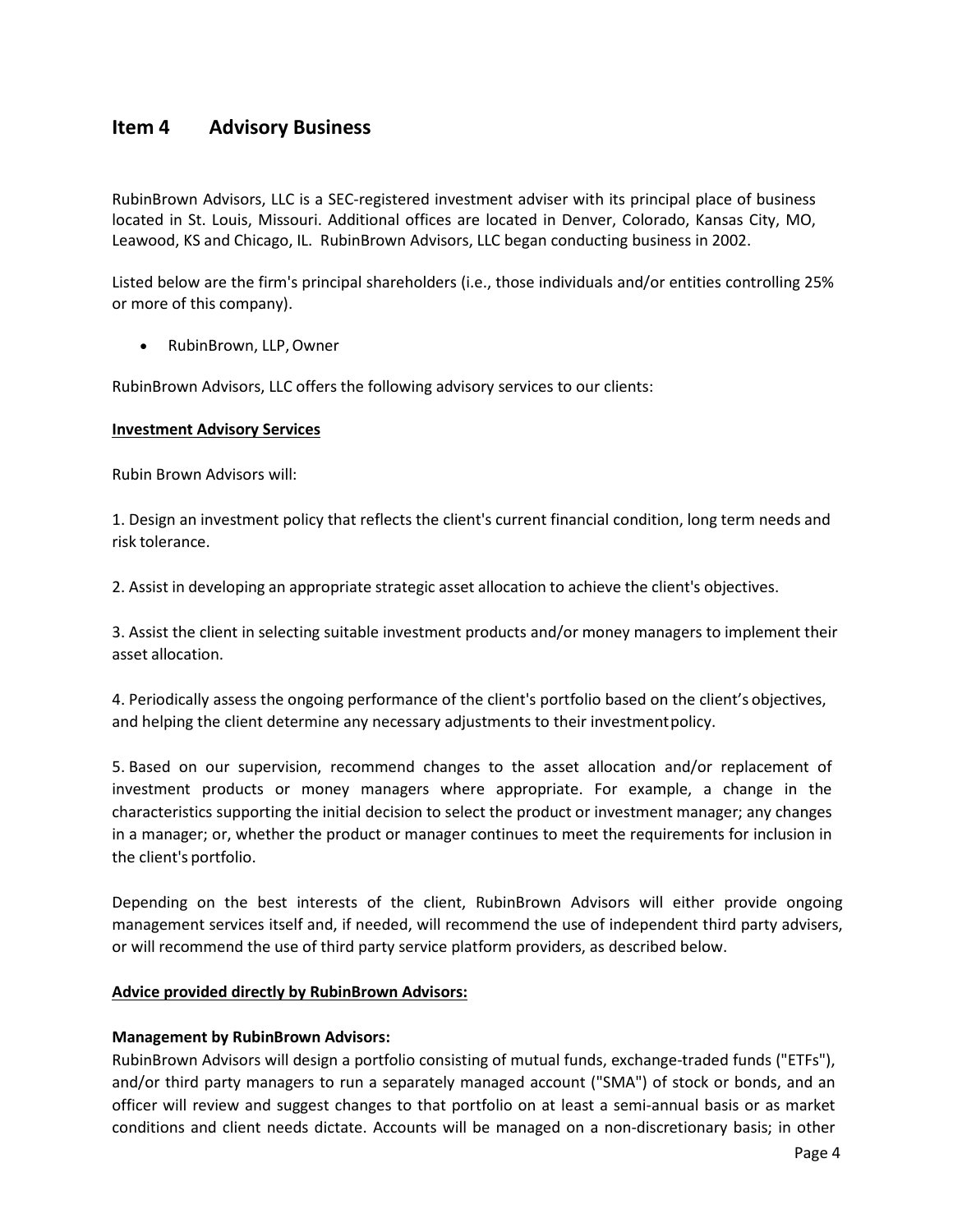words, we will contact the client and obtain the client's permission prior to placing any trade in the client's portfolio.

For those clients with legacy objectives focused on charitable giving, we often recommend the use of and help establish a Donor Advised Fund sponsored by one of the custodians we utilize, such as Charles Schwab & Co. Inc., TD Ameritrade, Fidelity Charitable Gift Fund, or SEI Private Trust Company. WE do not typically provide ongoing and continuous advice on the investment within the Donor Advised Fund.

RubinBrown Advisors' investment recommendations are not limited to any specific product or service offered by a broker-dealer or insurance company and will generally include advice regarding the following securities:

- Exchange-traded funds("ETFs")
- Mutual fund shares
- Investments held by the client at the start of the advisoryrelationship.
- Separately Managed Accounts("SMAs")
- Certificates of deposit
- Investment elections within variable lifeinsurance
- Investment elections within variable annuities

Because some types of investments involve certain additional degrees of risk, they will only be recommended when consistent with the client's stated investment objectives, tolerance for risk, liquidity and suitability.

We have recommended to some clients the use of a fixed annuity through an unaffiliated insurance company. These annuities are commission free products for clients of registered investment advisors versus being sold by a broker-dealer.

# **Third Party Investment Advisers/Separately Managed Accounts ("SMAs")**

When consistent with the needs of the client (typically in situations where management of individual fixed income investments is appropriate), RubinBrown Advisors will suggest the use of one or more independent investment advisers. The client will enter into a separate agreement with these independent advisers. RubinBrown Advisors will periodically review the performance of these advisers and recommend changes based on the performance of the independent investment adviser and the need for direct management of individual fixed income investments in the client's overall asset allocation. Any decision to hire, fire, or reallocate assets to an independent investment adviser is made by the client based as RubinBrown Advisors does not have the discretionary authority to do so.

# **Advice provided through third-party platform**:

# **Portfolio Management through the SEI Asset Management Program:**

*RubinBrown Advisors, LLC used this method of advice when first starting in 2002 and several years thereafter, and many of those clients continue to be served in this manner. New clients are not set up using this service.*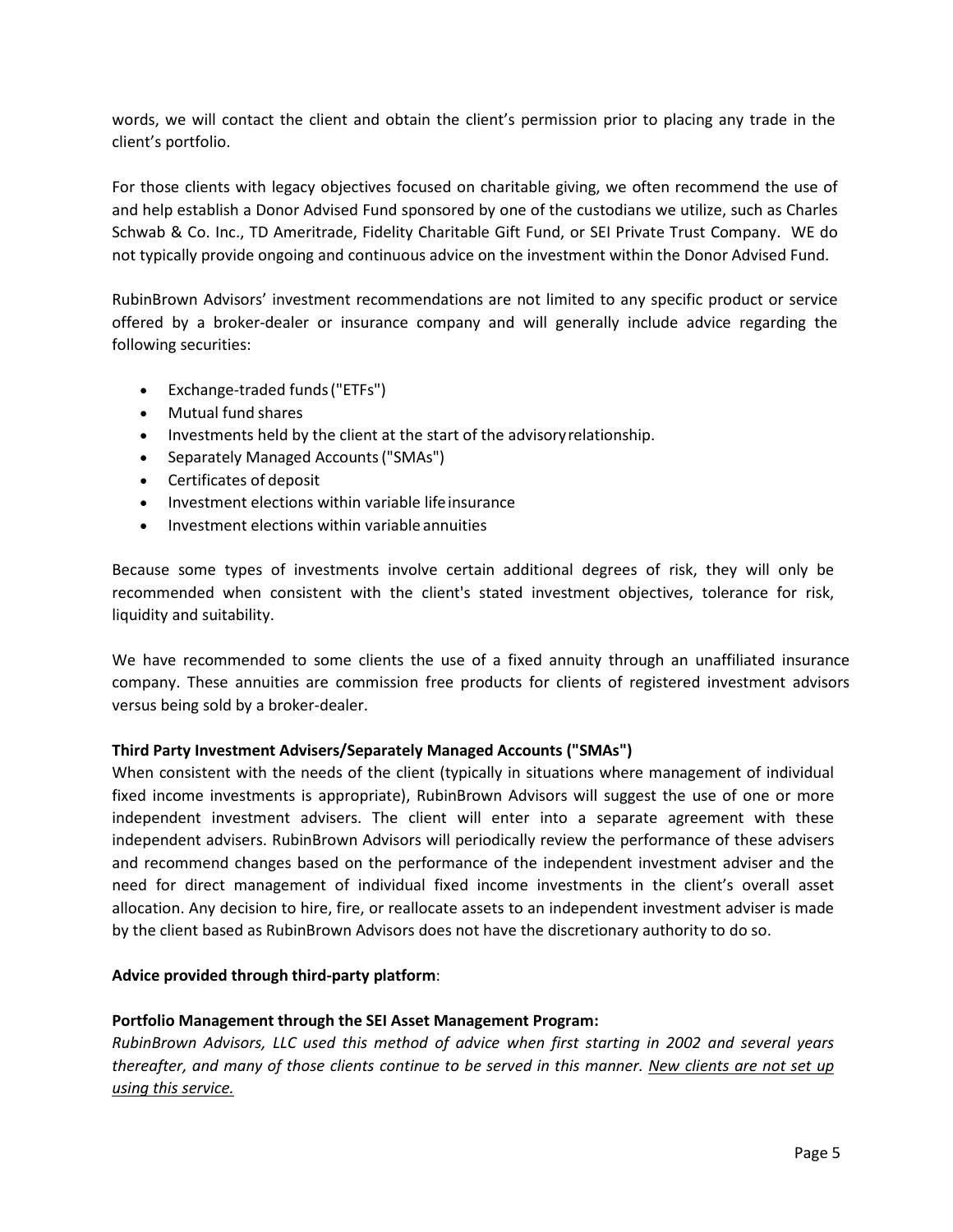RubinBrown Advisors manages client portfolios through the SEI Asset Management Program (the "Program"). In this program, SEI provides advisory services to RubinBrown Advisors (but not to the client) involving the structure and design of asset allocation portfolios comprised solely of mutual funds advised by SEI. SEI also advises RubinBrown Advisors with respect to reallocation and rebalancing of investments within such asset allocation programs.

The Program is designed as followed:

RubinBrown Advisors will determine the client's current financial situation, financial goals and attitudes towards risk through various analyses and questionnaires. This process will help RubinBrown Advisors review the client's situation and enable RubinBrown Advisors to recommend an initial asset allocation based on the client's specific needs and goals. In determining the initial allocation to be used, RubinBrown Advisors will use several model portfolios of no-load mutual funds provided to RubinBrown Advisors by SEI. RubinBrown Advisors will, if appropriate, suggest modifications to these models to more adequately address the client's individual needs. The client can place reasonable restrictions on the nature of the funds held in the portfolio or the allocation among the various classes, and RubinBrown Advisors will assist the client in understanding and evaluating the potential impact of these restrictions on the model portfolios.

Once the client's asset allocation has been established, the portfolio will be implemented using the mutual funds advised by SEI. SEI Investments Management Corporation selects the investment managers of the underlying mutual funds.

SEI utilizes institutional investment management firms. The fund managers are monitored by SEI to ensure that their investment styles and performance remain consistent with the objectives of the mutual funds.

Accounts will be monitored quarterly and, when appropriate, RubinBrown Advisors will suggest a reallocation of the portfolio based on changing economic conditions or changes in the client's individual circumstances.

As economic or market changes occur, SEI will make a quarterly review of its model allocations and will potentially recommend changes in these model allocations to RubinBrown Advisors. SEI will automatically reallocate all client holdings in model portfolios unless instructed to do otherwise by RubinBrown Advisors. If RubinBrown Advisors does not contact SEI prior to the first Friday of the month following the end of each calendar quarter, SEI will take RubinBrown Advisors' silence as a direction from RubinBrown Advisors to make the recommended reallocations. SEI will not make any ongoing recommendations concerning portfolios which deviate from SEI's models ("custom portfolios"). RubinBrown Advisors is responsible for all reviews and must instruct SEI to make any changes to such portfolios.

Clients can also instruct SEI to automatically rebalance the client's account if the allocation among the underlying mutual funds deviates from the prescribed quarterly allocation by greater than a 2% variance. For the tax-managed models, the variance is 3%. Rebalancing occurs monthly, with no transaction fees.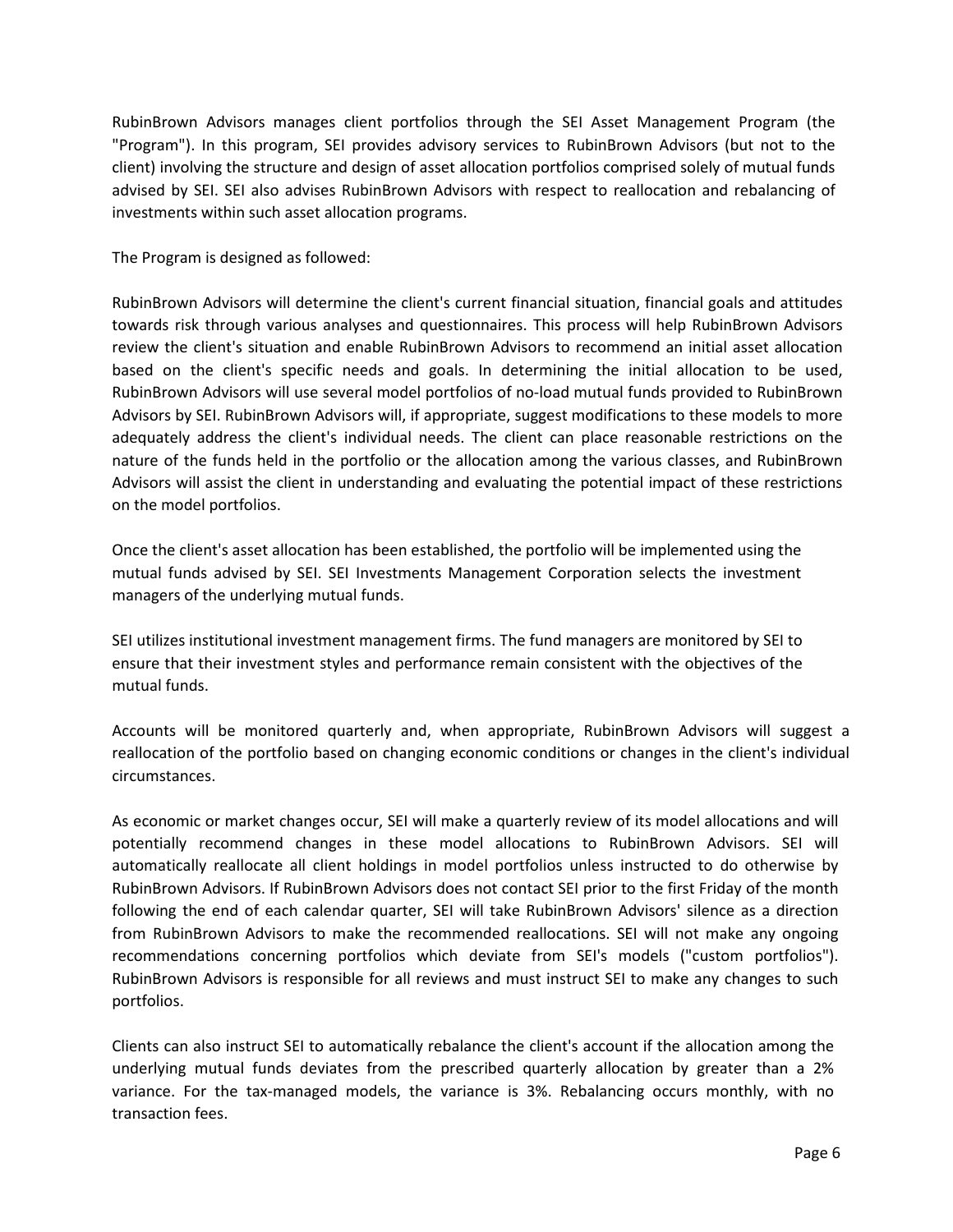Should the client's individual situation change, the client should notify RubinBrown Advisors, who will assist the client in revising the current portfolio and/or reevaluate their financial situation to determine if a different model portfolio would be appropriate to the client's new situation.

# **Consulting through the SEI Managed Accounts Program:**

*RubinBrown Advisors, LLC used this method of advice when first starting in 2002 and several years thereafter, and many of those clients continue to be served in this manner. New clients are not set up using this service.*

RubinBrown Advisors participates in the Managed Accounts Program (the Program) sponsored by SEI Investments Management Corporation (SIMC). To participate in the Program, RubinBrown Advisors, SIMC and each investor execute a tri-party agreement (hereinafter, a Managed Account Agreement) providing for the management of certain investor assets in accordance with the terms thereof. Pursuant to a Managed Account Agreement, the investor appoints RubinBrown Advisors as its investment adviser to assist the investor in selecting an asset allocation strategy, which would include a percentage of investor assets allocated to designated portfolios of separate securities (each, a Separate Account Portfolio) and include a percentage of assets allocated to a portfolio of mutual funds sponsored by SIMC or an affiliate thereof. The investor appoints SIMC to manage the assets in each Separate Account Portfolio in accordance with a strategy selected by the investor together with the Adviser. SIMC has the ability to delegate its responsibility for selecting particular securities to one or more portfolio managers. The Program seeks to provide a globally diversified portfolio in order to meet an investor's long-term goals.

RubinBrown Advisors provides recommendations regarding a client's asset allocation strategy and the choice of portfolio managers within the program. Upon the client's approval of a recommended manager change, RubinBrown Advisors will instruct SEI to implement the agreed upon changes.

The Managed Accounts Program offers the Integrated Equities Portfolio option. Under this option, an SIMC "Integration Manager" coordinates and implements the equity securities selections of the Separate Account Portfolio managers with the goals of providing clients with enhanced tax management, additional diversification and the simplicity of one equity account.

Clients who elect to use Separate Account Portfolios should review the disclosure documents of the various managers of the Separate Account Portfolios to determine what types of investments will be included in the Separate Account Portfolio(s) selected by the client.

# **Consulting through Newport Group Securities, Inc.:**

RubinBrown Advisors also offers advisory services in association with Newport Group Securities, Inc. ("Newport"), an investment adviser firm not affiliated with RubinBrown Advisors. This service is offered to qualified retirement plans and non-qualified retirement plans. Newport will review client-specific information provided by RubinBrown Advisors and will prepare input to an investment proposal presented by RubinBrown Advisors based on the client's needs. RubinBrown Advisors will review this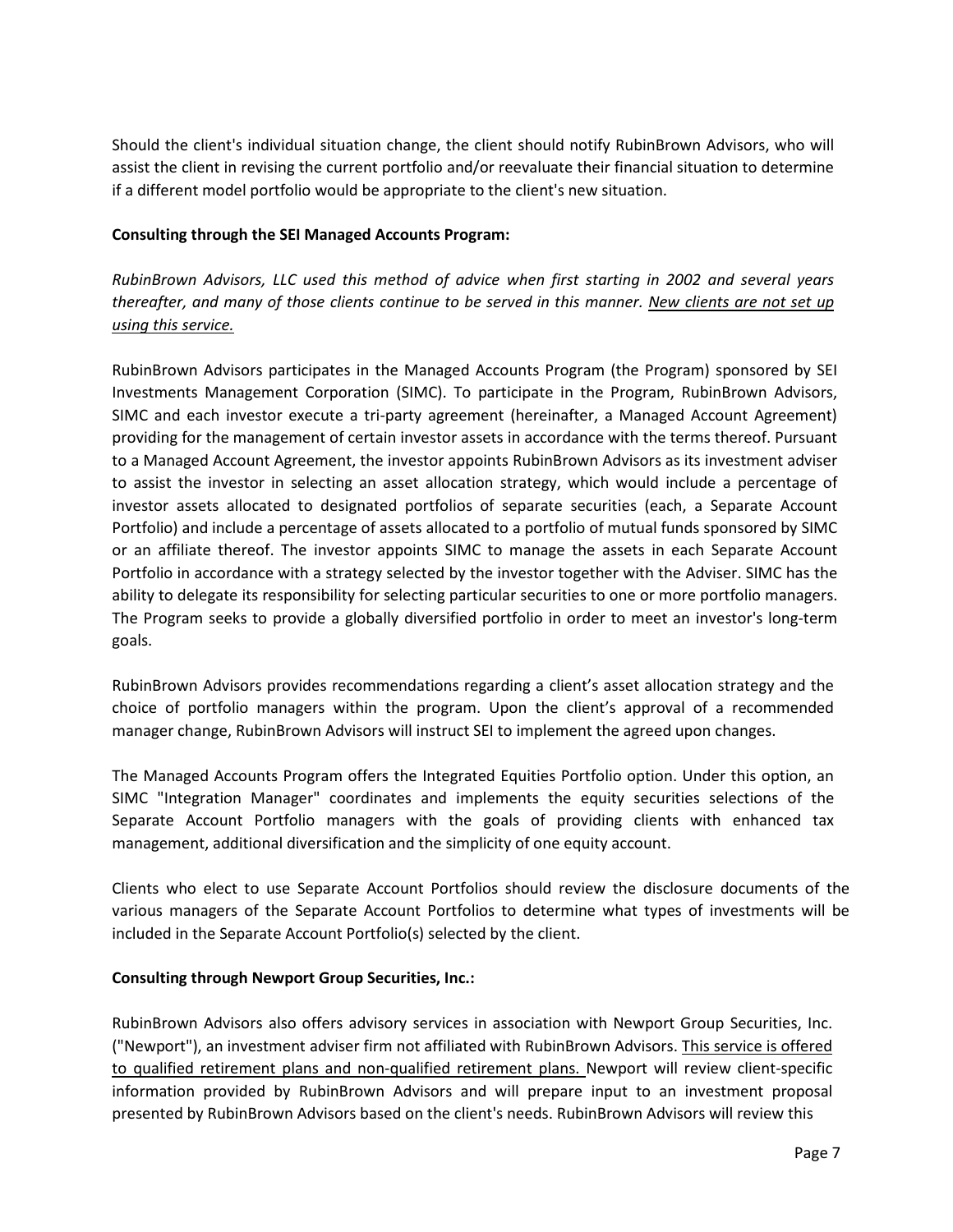initial proposal with the client over a series of meetings in which the client's allocation and manager selection will be determined.

Newport will recommend to RubinBrown Advisors and the client the use of mutual funds with whom Newport has entered into a sub-management agreement. RubinBrown Advisors will manage the portfolio of recommended mutual funds on a non-discretionary basis, and will review and suggest changes to that portfolio on a quarterly basis or as market conditions and client needs dictate. Newport will monitor the performance of all mutual funds that it recommends to RubinBrown Advisors' clients and will make recommendations to RubinBrown Advisors and the client with respect to the selection and retention of the mutual funds.

The mutual fund managers will correspond to the proposed asset classes and investment styles of each client. Mutual funds are selected by Newport after an extensive evaluation and due diligence process that focuses on quantitative factors such as historical performance and volatility, and qualitative factors such as the mutual fund company's reputation and approach to investing. Newport and RubinBrown Advisors will recommend mutual funds that are most appropriate for the client's individual circumstances.

Program clients will open a brokerage account with a brokerage firm that has contracted with Newport to provide brokerage, clearing and custody of securities purchased for the clients account and receive a monthly statement from the broker/custodian providing a detailed list of holdings with valuations and account activity as well as confirmations of all security transactions from the clearing firm. Newport will typically recommend the use of Fidelity Investments or Charles Schwab ("Schwab") to individual clients. The selection of the custodian for pension and profit sharing plans will be up to the plan trustees. Program clients should refer to Newport's disclosure document for any policy they have regarding selection of brokers, aggregation of trades, etc.

#### **RETIREMENT PLAN SPONSOR SERVICES**

We also provide several advisory services separately or in combination to retirement plan sponsors. While the primary clients for these services will be pension, profit sharing and 401(k) plans. Retirement Plan Sponsor Services are comprised of four distinct services. Clients are able to choose to use any or all of these services.

#### *Investment Policy Statement Preparation (hereinafter referred to as ''IPS''):*

We will meet with the client (in person or over the telephone) to determine an appropriate investment strategy that reflects the plan sponsor's stated investment objectives for management of the overall plan. Our firm then prepares a written IPS detailing those needs and goals, including an encompassing policy under which these goals are to be achieved. The IPS also lists the criteria for selection of investment vehicles as well as the procedures and timing interval for monitoring of investment performance.

#### *Selection of Investment Vehicles:*

We assist plan sponsors in constructing an appropriate lineup of investment options for plan participants to choose from. We will then review various mutual funds (both index and managed) to determine which investments are appropriate to implement the client's IPS. The number of investments to be recommended will be determined by the client, based on the IPS and any other restrictions imposed by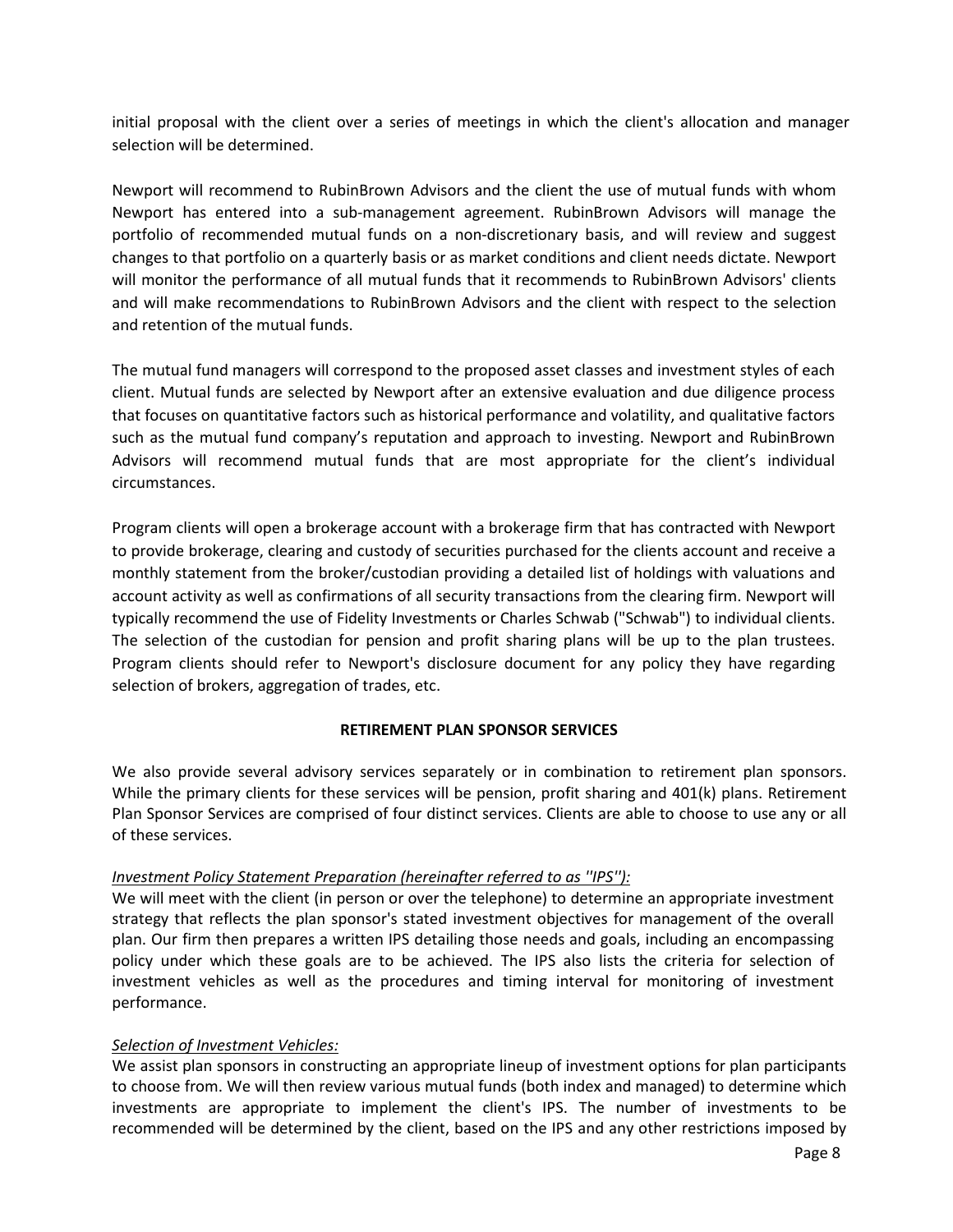various service providers.

# *Monitoring of Investment Performance:*

We monitor client investments continually, based on the procedures and timing intervals delineated in the Investment Policy Statement. Although our firm is not involved in any way in the purchase or sale of these investments, we supervise the client's portfolio and will make recommendations to the client as market factors and the client's needs dictate.

### *Employee Communications:*

For pension, profit sharing and 401(k) plan clients with individual plan participants exercising control over assets in their own account (''self-directed plans''), we also provide periodic educational support and investment workshops designed for the plan participants when the plan sponsor engages our firm to provide these services. The nature of the topics to be covered will be determined by us and the client under the guidelines established in ERISA Section 404(c). The educational support and investment workshops will NOT provide plan participants with individualized, tailored investment advice or individualized, tailored asset allocation recommendations.

#### **FINANCIAL PLANNING**

We provide financial planning services. Financial planning is a comprehensive evaluation of a client's current and future financial state by using currently known variables to predict future cash flows, asset values and withdrawal plans. Through the financial planning process, all questions, information and analysis are considered as they impact and are impacted by the entire financial and life situation of the client. Clients purchasing this service receive a written report which provides the client with a detailed financial plan designed to assist the client achieve his or her financial goals and objectives. Financial planning is provided to investment advisory clients as part of their ongoing fee. In general, the financial plan can address any or all of the following areas:

- PERSONAL: We review family records, budgeting, personal liability, estate information and financial goals.
- TAX & CASH FLOW: We analyze the client's income tax and spending and planning for past, current and future years.
- INVESTMENTS: We analyze investment alternatives and their effect on the client's portfolio.
- INSURANCE: We review existing policies to ensure proper coverage for life, health, disability, long-term care, liability, home and automobile.
- RETIREMENT: We analyze current strategies and investment plans to help the client achieve his or her retirement goals.
- ESTATE: We assist the client in assessing and developing long-term strategies, including as appropriate, basic estate planning documents (i.e. trusts, wills, powers of attorney, etc.), review estate tax, asset protection plans, etc.

We gather required information through in-depth personal interviews. Information gathered includes the client's current financial status, tax status, future goals, returns objectives and attitudes towards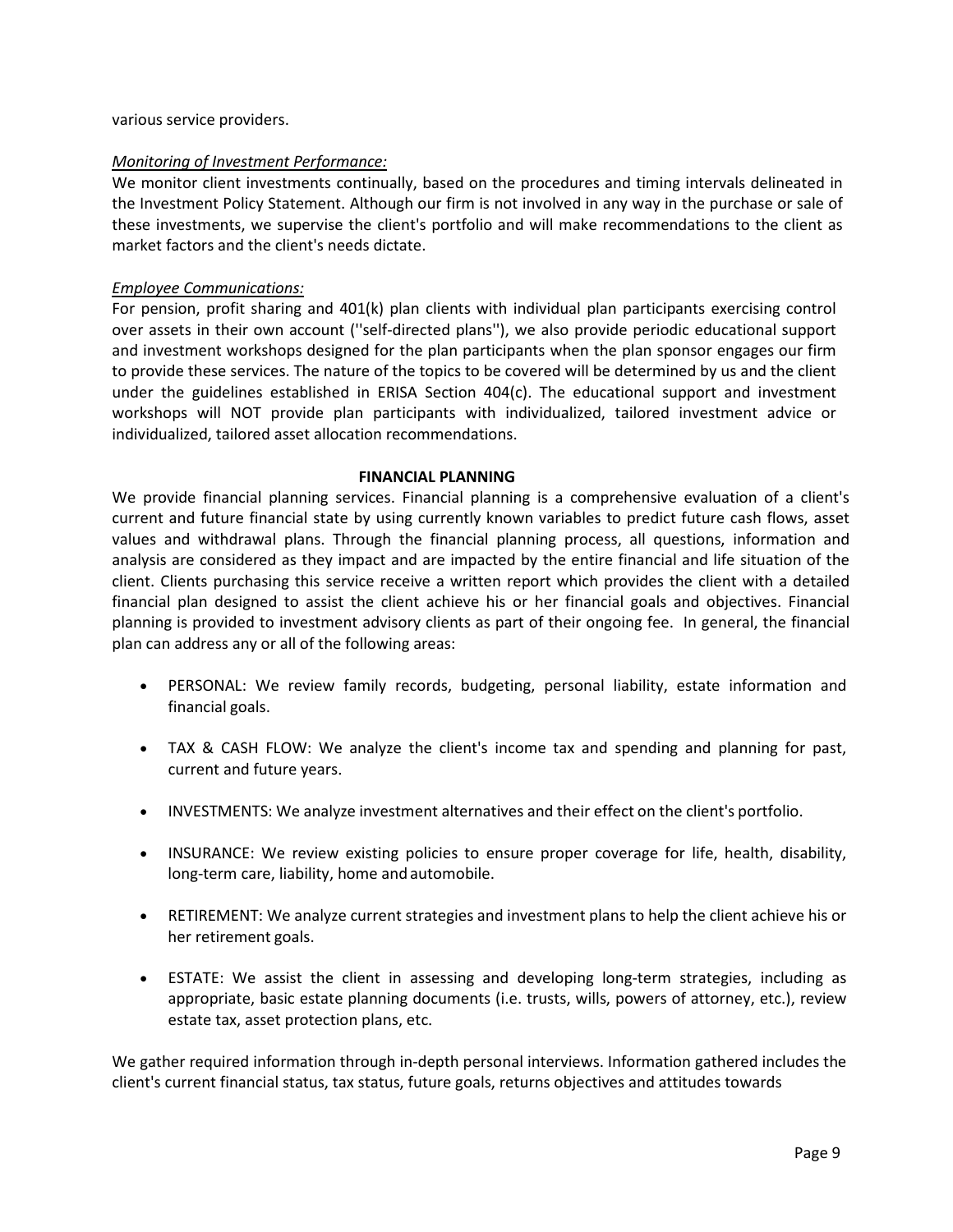risk. We carefully review documents supplied by the client, including a questionnaire completed by the client, and prepare a written report. Should the client choose to implement the recommendations contained in the plan, but not hire us to provide ongoing advice, we suggest the client work closely with his/her attorney, accountant, insurance agent, and/or financial advisor/broker. Implementation of financial plan recommendations is entirely at the client's discretion.

Financial Planning recommendations are not limited to any specific product or service offered by a broker-dealer or insurance company. Recommendations are of a generic nature, however, we will provide specific recommendations to potentialclients

# **CONSULTING SERVICES**

Clients can also receive investment advice on a more focused basis. This service includes advice on only an isolated area(s) of concern such as estate planning, retirement planning, or any other specific topic. We also provide specific consultation and administrative services regarding investment and financial concerns of the client.

Consulting recommendations are not limited to any specific product or service offered by a brokerdealer or insurance company. All recommendations are of a generic nature.

# **AMOUNT OF MANAGED ASSETS**

As of 5/31/2021, RubinBrown Advisors, LLC's was actively managing \$2,570,287,552 on a nondiscretionary basis, \$7,887,997 on a discretionary basis and has Assets Under Advisement of \$134,445,831.

# <span id="page-9-0"></span>**Item 5 Fees and Compensation**

# **Advice provided directly by RubinBrown Advisors:**

# **Management by RubinBrown Advisors:**

Fees are typically charged as a percentage of assets. The maximum annual fee for this service is 1.00% of assets under management.

Clients can negotiate lower fees based on the complexity of the client's situation; the amount of assets to be placed under management; anticipated future additional assets; related accounts; portfolio style; account composition; reports; and otherfactors.

Annual asset-based fees charged range from 1.00% to 0.10%. There are clients who have negotiated a flat quarterly fee, either percentage or dollar amount. Fees to be paid by the client are stipulated in their investment advisory agreement. Client's who hire RubinBrown Advisors, LLC as a result of their advisor being hired by the firm continue to pay the same fees they paid to their prior investment adviser firm, provided they do not exceed our maximum.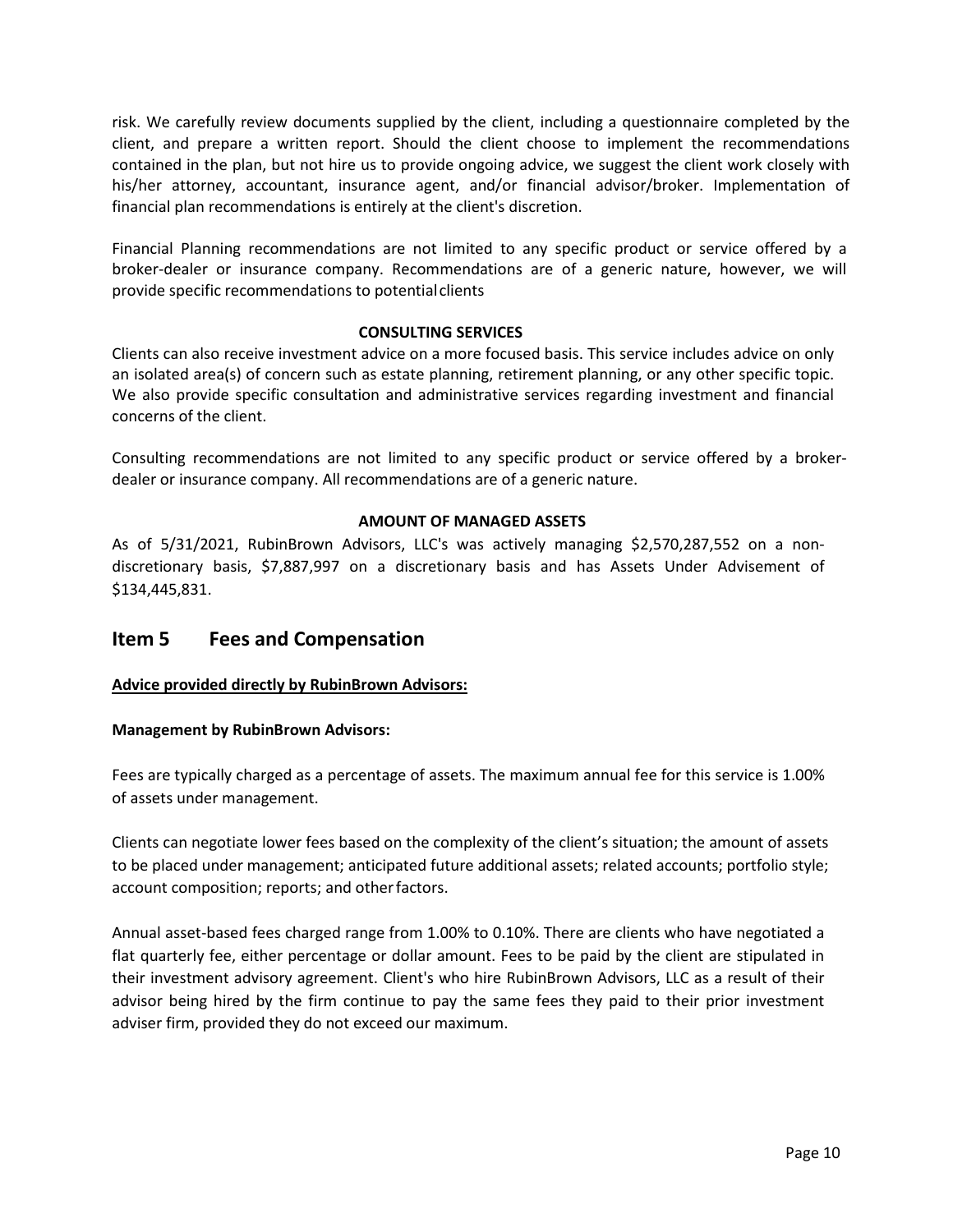Fees will be billed quarterly, in arrears. The value used for asset-based fees is the value of the client's account on the last day of the previous quarter.

#### **Third Party Investment Advisers:**

Clients should review the disclosure documents and advisory agreements of recommended independent investment advisers to determine what their fee schedules are. Fees paid to independent investment advisers are separate and distinct from advisory fees paid to RubinBrown Advisors. RubinBrown Advisors will include assets managed by a recommended independent investment adviser in calculating the RubinBrown Advisors' fees, as described above.

### **Advice provided through third party platforms:**

### **Portfolio Management through the SEI Asset Management Program:**

Please see the section about "Management by RubinBrown Advisors" for the fees charged by RubinBrown Advisors as part of these services.

There is a \$150,000 minimum account size required for this service. Clients will be invoiced in arrears at the end of each calendar quarter based upon the quarter end values (market value or fair market value in the absence of market value, plus any credit balance or minus any debit balance), of the client's account during the previous quarter.

SEI will receive certain fees and expenses charged by mutual funds to their shareholders, as well as administrative/custodial fees for servicing the account.

#### **Consulting through the SEI Managed Accounts Program:**

Please see the section about "Management by RubinBrown Advisors" for the fees charged by RubinBrown Advisors as part of these services.

The fees payable to SIMC are as follows:

Integration Fee charged to Integrated Equities Portfolios (not including fixed income of mutual fund assets):

First \$499,999 0.15% Above \$500,000 0.05%

**U.S. Equity Tax/Transition:**  0.85% for the first \$1,000,000 0.80% for the next \$2,000,000 0.75% for the next \$2,000,00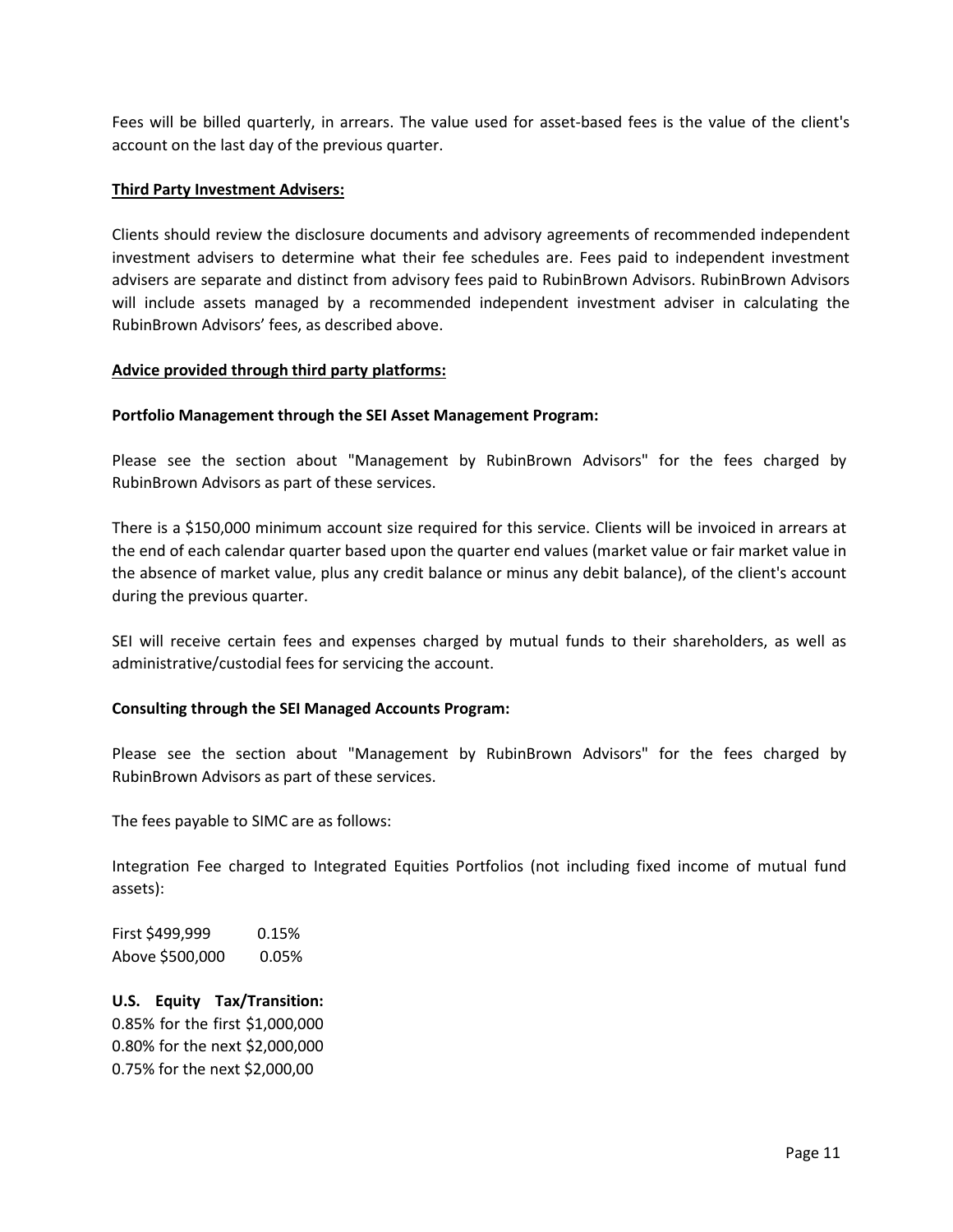#### **U.S. Large / Mid Cap and Developed International:**

0.90% for the first \$500,000 0.85% for the next \$500,000 0.80% for the next \$1,000,000 0.75% for the next \$3,000,000

### **U.S. Small Cap and REITs:**

1.10% for the first \$500,000 1.05% for the next \$500,000 1.00% for the next \$1,000,000 0.95% for the next \$3,000,000

### **International Emerging Equity:**

1.25% for the first \$500,000 1.20% for the next \$500,000 1.15% for the next \$1,000,000 1.10% for the next \$3,000,000

### **Core Fixed Income and Active Municipal Bond:**

0.65% for the first \$500,000 0.60% for the next \$500,000 0.56% for the next \$1,000,000 0.54% for the next \$3,000,000 0.50% for the next \$5,000,000 0.45% above \$10,000,000

# **Laddered Municipal and Taxable Bond:**

0.30% for the first \$500,000 0.27% for the next \$500,000 0.25% for the next \$1,000,000 0.20% for the next \$3,000,000 0.19% for the next \$5,000,000 0.18% above \$10,000,000

Additional discounts can apply to portfolios of \$5 million and above when multiple portfolio managers and/or mutual funds sponsored by SIMC or an affiliate are combined. There are no additional Brokerage fees. All brokerage costs are included in the fees payable to SIMC. SIMC is the co-sponsor of this program, and files a Form ADV Part 2A Appendix for this option.

An alternative option, which does not wrap the brokerage fees into the asset management fee, is available. The asset management fees for the U.S. Equity accounts are decreased by 0.05%. The fees for the fixed income accounts are the same for both program options; additional brokerage fees do not apply for fixed income.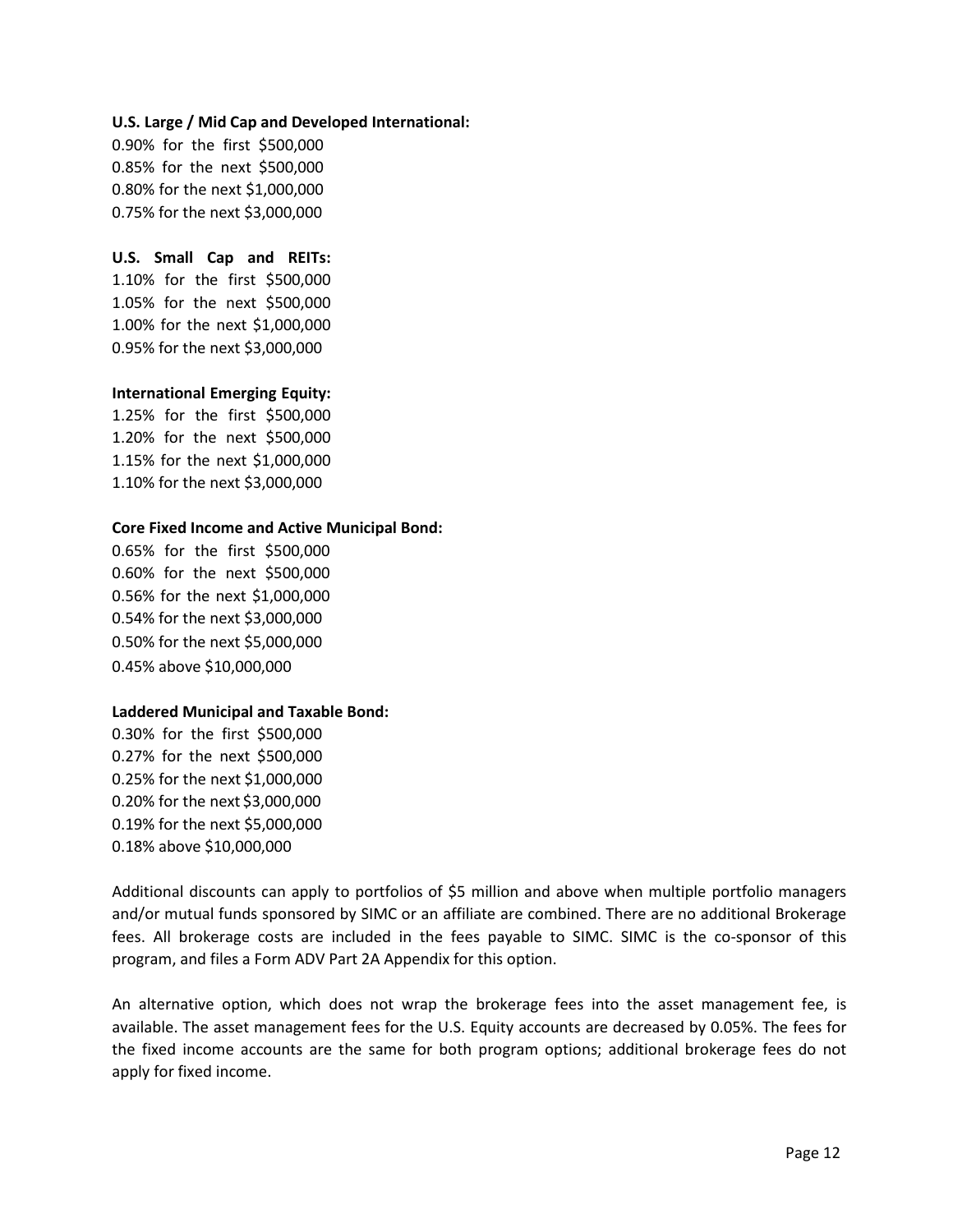# **Consulting through Newport Group Securities, Inc.**

#### **Fees payable to RubinBrown Advisors:**

Fees are typically charged as a percentage of assets. The maximum annual fee for this service is 1.00% of assets under management.

Clients can negotiate lower fees based on the complexity of the client's situation; the amount of assets to be placed under management; anticipated future additional assets; related accounts; portfolio style; account composition; reports; and otherfactors.

Annual asset-based fees charged range from 1.00% to 0.10%. There are clients who have negotiated a flat quarterly fee. Fees to be paid by the client are stipulated in their investment advisory agreement. Client's who hire RubinBrown Advisors, LLC as a result of their advisor being hired by the firm continue to pay the same fees they paid to their prior investment adviser firm, provided they do not exceed our maximum.

Fees will be billed quarterly, in arrears. The value used for asset-based fees is the value of the client's account on the last day of the previous quarter.

50% of these fees will be paid to Newport. Clients who engaged Newport prior to 2011 will continue to pay a different fee schedule.

Newport requires a minimum annual fee of \$7,500 for this service.

Fees charged by RubinBrown Advisors and Newport do not include brokerage or custody fees or fees of the sub-managers or the management fees charged by mutual funds.

#### **GENERAL INFORMATION**

*Termination of the Advisory Relationship:* Unless otherwise stated above, a client agreement can be canceled at any time, by either party, for any reason upon receipt of written notice. Upon termination of any account, any earned, unpaid fees will be due and payable. In calculating any fees due, we will pro rate the amount due according to the number of days in the billing period up to the date of notice.

*Limited Negotiability of Advisory Fees:* Although RubinBrown Advisors has established the aforementioned fee schedule(s), we retain the discretion to negotiate alternative fees on a client-byclient basis. Client facts, circumstances and needs are considered in determining the fee schedule. These include the complexity of the client, assets to be placed under management, anticipated future additional assets; related accounts; portfolio style, account composition, reports, among other factors. The specific annual fee schedule is identified in the contract between the adviser and each client.

Certain related clients (i.e. extended family members, etc.) have negotiated their family accounts be grouped for the purposes of achieving the minimum account size requirements and determining the annualized fee.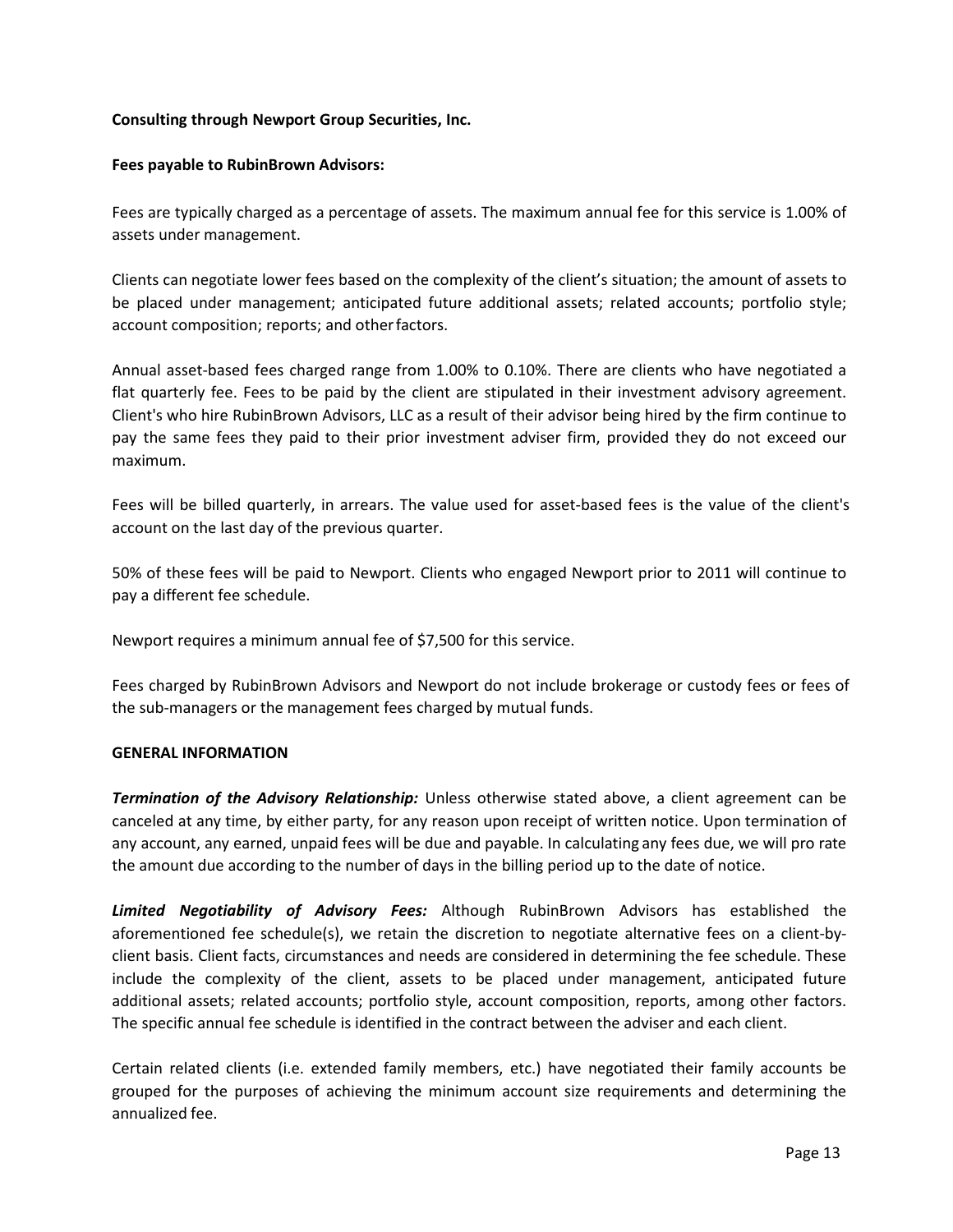Discounts, not generally available to our advisory clients, are offered to family members and friends of associated persons of our firm.

*Mutual Fund Fees:* All fees paid to RubinBrown Advisors for investment advisory services are separate and distinct from the fees and expenses charged by mutual funds and/or ETFs to their shareholders. These fees and expenses are described in each fund's prospectus. These fees will generally include a management fee, other fund expenses, and a possible distribution fee. RubinBrown Advisors does not recommend funds that impose sales charges. A client could invest in a mutual fund directly, without our services. In that case, the client would not receive the services provided by our firm which are designed, among other things, to assist the client in determining which mutual fund or funds are most appropriate to each client's financial condition and objectives. Accordingly, the client should review both the fees charged by the funds and our fees to fully understand the total amount of fees to be paid by the client and to thereby evaluate the advisory services being provided.

**SEI Wrap Fee Programs for Separately Managed Accounts:** Clients participating in separately managed account programs are charged various program fees in addition to the advisory fee charged by our firm. Such fees can include the investment advisory fees of the independent advisers, which are charged as part of a wrap fee arrangement. In a wrap fee arrangement, clients pay a single fee for advisory, brokerage and custodial services. Client's portfolio transactions can be executed without commission charge in a wrap fee arrangement. In evaluating such an arrangement, the client should also consider that, depending upon the level of the wrap fee charged by SEI, the amount of portfolio activity in the client's account, and other factors, the wrap fee have the potential to exceed the aggregate cost of such services if they were to be provided separately. We will review with clients any separate program fees that are charged to clients.

*Additional Fees and Expenses:* In addition to our advisory fees, clients are also responsible for the fees and expenses charged by custodians and imposed by broker dealers, including, but not limited to, any transaction charges imposed by a broker dealer with which an independent investment manager effects transactions for the client's account(s). Please refer to the "Brokerage Practices" section (Item 12) of this Form ADV for additional information.

*John Hancock or Fidelity:* If authorized by the client, John Hancock or Fidelity, qualified plan service providers, will send an invoice to the client, directly debit RubinBrown Advisors' advisory fee from the client's custodial account, and forward the fee to RubinBrown Advisors.

*Newport Group:* The clients remit payment in one the four ways described below

- Newport will automatically deduct the fee from their account and forward on payment to RubinBrown Advisors.
- The client will remit payment to Newport who will then forward on RubinBrownAdvisors' payment.
- The client will remit payment to the plan's recordkeeper, who will then forward on RubinBrown Advisors' payment.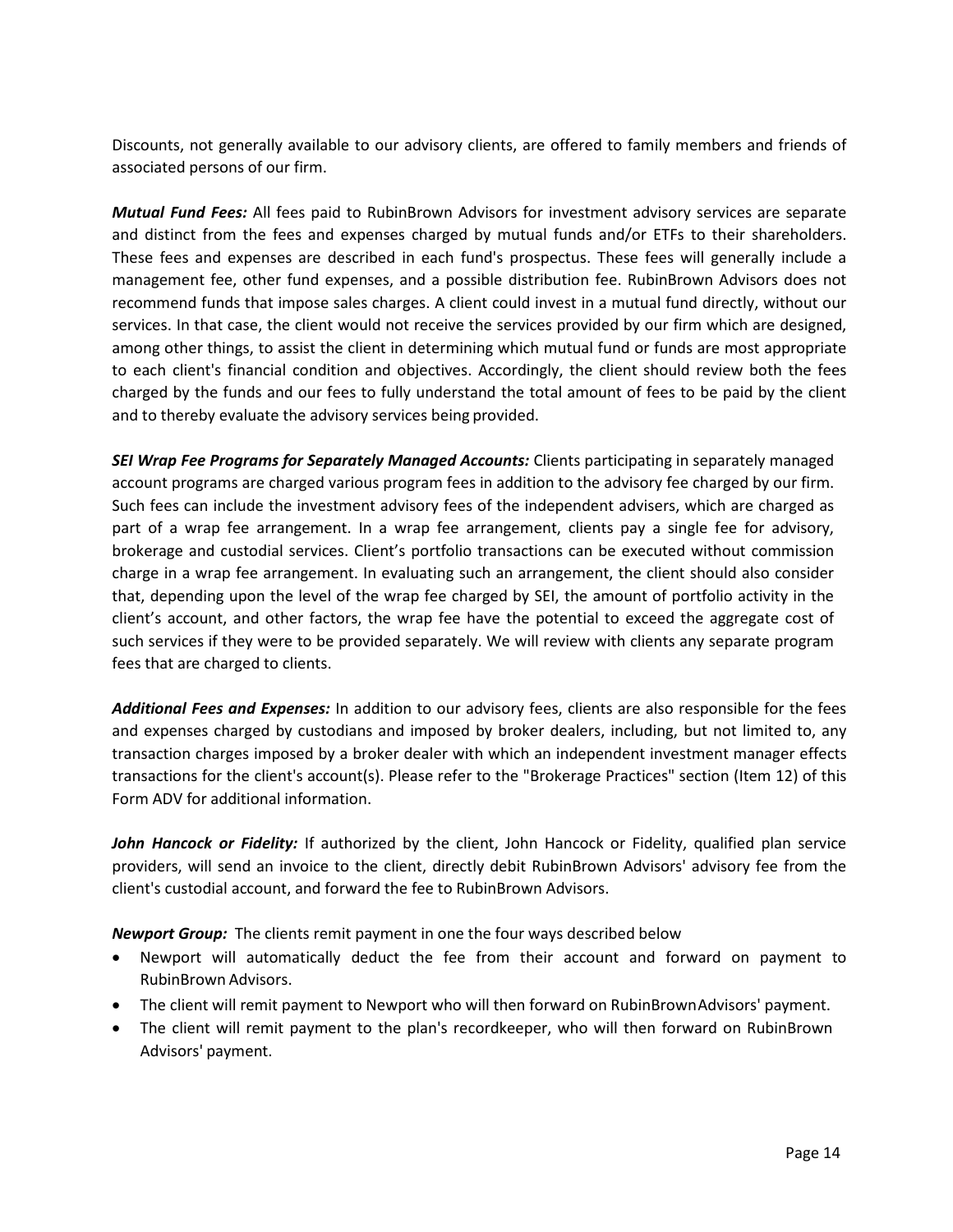• The client will remit payment to RubinBrown Advisors who will forward Newport their portion of the payment.

**SEI:** RubinBrown Advisors' clients are required to authorize the custodian to deduct from their account and pay to RubinBrown Advisors, the management fee for each calendar year quarter. Where all of a client's assets are held at SEI, SEI will send to clients a quarterly statement showing the amount of the management fee debited, the account value on which the fee is based, and how the fee was calculated (based on the fee schedule outlined in the clients investment advisory agreement). Clients are responsible for verifying fee computations, since custodians are not typically asked to perform this task. SEI will send clients a monthly statement showing all amounts paid from the account, including all management fees paid by the custodian to RubinBrown Advisors.

In situations where RubinBrown Advisors' is also managing assets custodied outside of SEI, RubinBrown Advisors will send clients a quarterly feebill showing the amount of the management fee due, the account value on which the fee is based, and how the fee was calculated. After the feebill is sent to the client, RubinBrown Advisors will instruct SEI to debit the accounts for payment to RubinBrown Advisors.

*Schwab Institutional:* RubinBrown Advisors send clients a quarterly feebill showing the amount of the management fee due, the account value on which the fee is based, and how the fee was calculated. As the feebill is sent to the client, RubinBrown Advisors will instruct Charles Schwab to debit the accounts for payment to RubinBrown Advisors.

*TD Ameritrade Institutional:* RubinBrown Advisors sends clients a quarterly feebill showing the amount of the management fee due, the account value on which the fee is based, and how the fee was calculated. As the feebill is sent to the client, RubinBrown Advisors will instruct TD Ameritrade to debit the accounts for payment to RubinBrown Advisors.

*Pershing:* RubinBrown Advisors prepares a quarterly feebill showing the amount of the management fee due, the account value on which the fee is based, and how the fee was calculated. Clients whose accounts are custodied at Pershing as a result of their advisor joining RubinBrown Advisors in 2017 are not sent feebills as their prior advisor did not send feebills to them. These clients can request a feebill be provided to them. RubinBrown Advisors will instruct Pershing to debit the accounts for payment to RubinBrown Advisors.

*Third Party Investment Manager Expenses:* Fees paid to RubinBrown Advisors for investment advisory services are separate and distinct from the fees and expenses charged by the independent investment manager's fee for that entity's advisory/ management services. These manager fees are directly debited by the custodian, upon the managers'direction.

*Bundled Advisory and Tax Preparation Fees:* In certain circumstances, RubinBrown Advisors have negotiated a bundled fee to high-net worth individual clients to include the advisory services of RubinBrown Advisors and personal tax return preparation by RubinBrown LLP.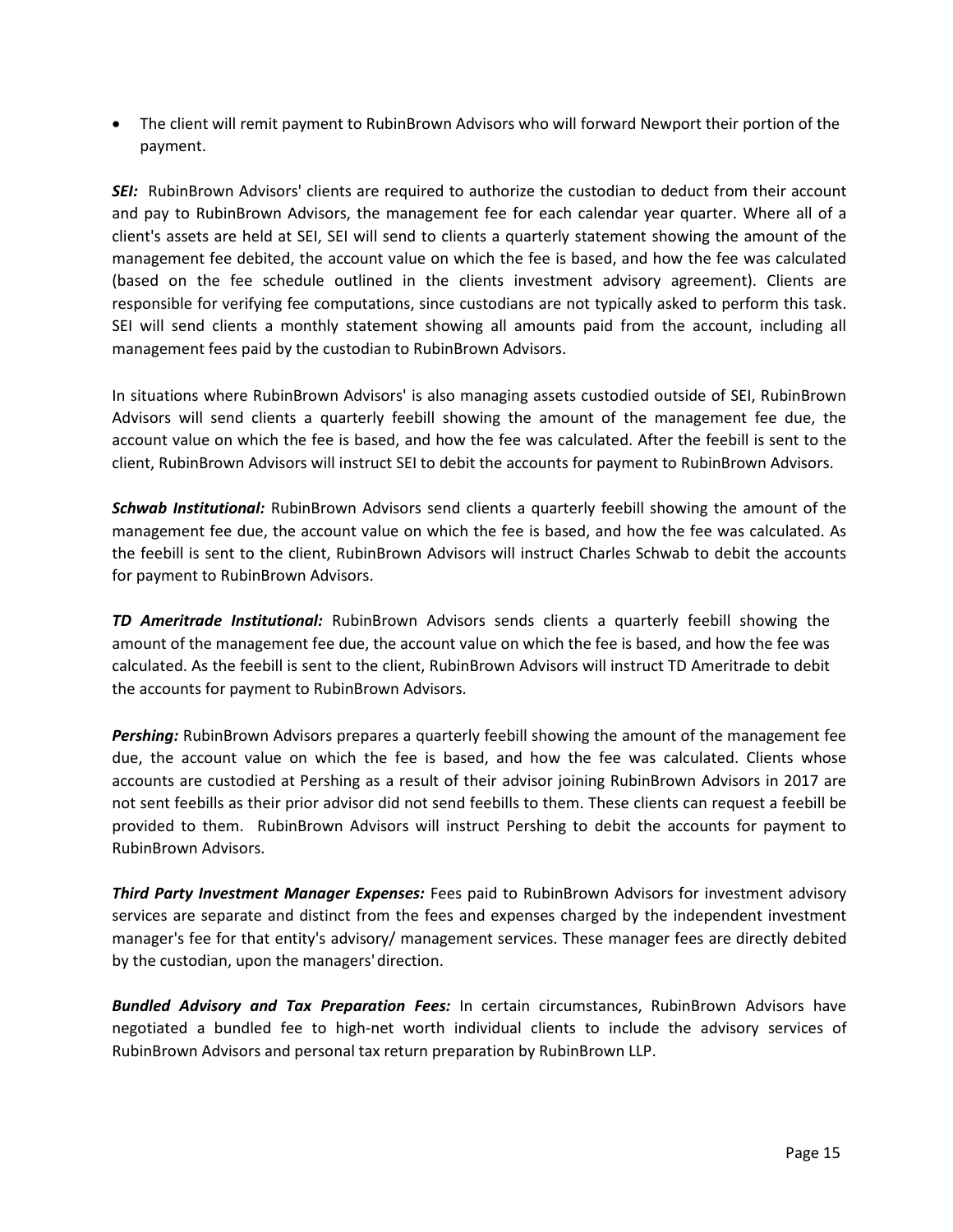*ERISA Accounts:* RubinBrown Advisors is deemed to be a fiduciary to advisory clients that are employee benefit plans (ERISA section 3(21)) or individual retirement accounts ("IRAs") pursuant to the Employee Retirement Income and Securities Act ("ERISA"), and regulations under the Internal Revenue Code of 1986 (the "Code"), respectively. As such, our firm is subject to specific duties and obligations under ERISA and the Internal Revenue Code that include among other things, restrictions concerning certain forms of compensation. To avoid engaging in prohibited transactions, RubinBrown Advisors will only charge fees for investment advice about products for which our firm and/or our related persons do not receive any commissions or 12b-1 fees, or conversely, investment advice about products for which our firm and/or our related persons receive commissions or 12b-1 fees, however, only when such fees are used to offset RubinBrown Advisors' advisory fees or other service fees (i.e. retirement plan recordkeeping, etc.).

*Advisory Fees in General:* Clients should note that similar advisory services are available from other registered (or unregistered) investment advisers for similar or lower fees.

**Payment of Fees:** All fees are billed quarterly in arrears.

*Limited Prepayment of Fees:* Under no circumstances do we require or solicit payment of fees in excess of \$1,200 more than six months in advance of services rendered.

### **RETIREMENT PLAN SPONSOR SERVICES**

Our fees for Retirement Plan Sponsor Services are based on a percentage of assets under advisement, are typically charged as a percentage of assets. The maximum annual fee for this service is 1.00% of assets under management.

Clients can negotiate lower fees based on the complexity of the client's situation; the amount of assets to be placed under management; anticipated future additional assets; related accounts; portfolio style; account composition; reports; and otherfactors.

Annual asset-based fees charged range from 1.00% to 0.10%. There are clients who have negotiated a flat quarterly fee. Fees to be paid by the client are stipulated in their investment advisory agreement. Client's who hire RubinBrown Advisors, LLC as a result of their advisor being hired by the firm continue to pay the same fees they paid to their prior investment adviser firm, provided they do not exceed our maximum.

Fees will be billed quarterly, in arrears. The value used for asset-based fees is the value of the client's account on the last day of the previous quarter.

# **FINANCIAL PLANNING FEES**

RubinBrown Advisors, LLC's Financial Planning fee is determined based on the nature of the services being provided and the complexity of each client's circumstances. All fees are agreed upon prior to entering into a contract with any client. RubinBrown Advisors, LLC prepares financial plans for many of our prospective clients, and are not charged for this service as the client is considering our ongoing investment advisory services.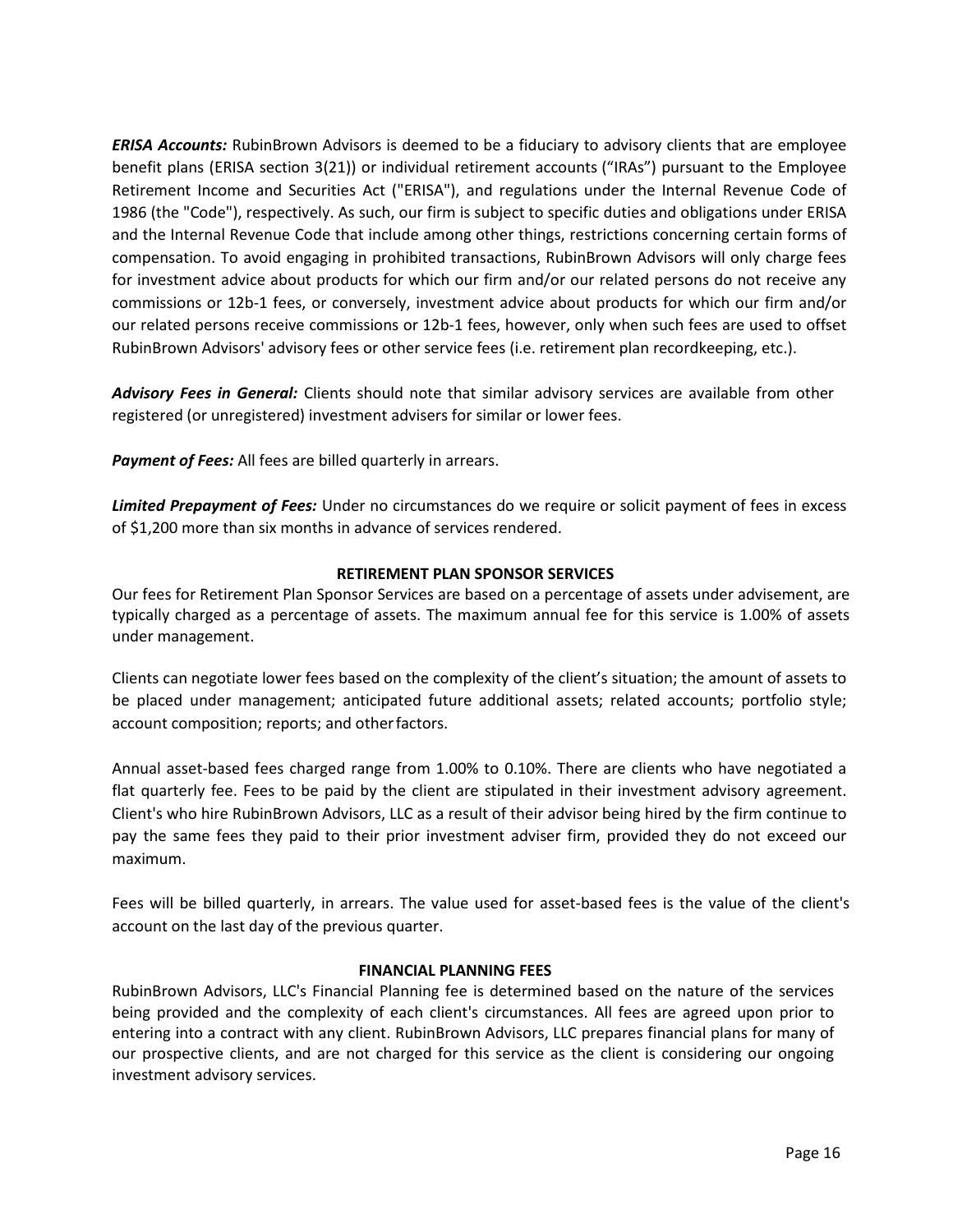Some clients, however, wish to pay for us to do a stand alone financial plan. Fees for this service are negotiated at the onset of the engagement. There are several methods for which the fee for a plan is calculated and charged. Fees can be charged as follows:

- Rate-per-hour, ranging from \$**428** to \$**170** per hour. Although the length of time it will take to provide a Financial Plan will depend on each client's personal situation, we will provide an estimate for the total hours at the start of the advisory relationship. Hourly rates are based on the experience of the individual. Hourly rates can be negotiated by theclient.
- Fixed fee basis, typically ranging from \$**1,500** to \$**3,000**, depending on the specific arrangement reached with the client.

Fees for financial planning services will be outlined in the client agreement.

*Financial Planning Fee Offset:* RubinBrown Advisors, LLC reserves the discretion to reduce or waive the hourly fee and/or the minimum fixed fee if a financial planning client chooses to engage us for our Portfolio Management Services.

The client is billed after the work is completed.

### **CONSULTING SERVICES FEES**

RubinBrown Advisors, LLC's Consulting Services fee is determined based on the nature of the services being provided and the complexity of each client's circumstances. All fees are agreed upon prior to entering into a contract with any client. Methods for determining the fee for consulting services include:

- Rate-per-hour, ranging from \$**428** to \$**170** per hour. Although the length of time it will take to provide a Financial Plan will depend on each client's personal situation, we will provide an estimate for the total hours at the start of the advisory relationship. Hourly rates are based on the experience of the individual. Hourly rates can be negotiated by theclient.
- Fixed fee basis, which are negotiated and set prior to the start of the engagement.

The client is billed based on the terms the of the engagement. For example, engagements that are expected to last for 12-months or longer, are typically billed quarterly in arrears.

# <span id="page-16-0"></span>**Item 6 Performance-Based Fees and Side-By-Side Management**

RubinBrown Advisors, LLC does not charge performance-based fees.

# <span id="page-16-1"></span>**Item 7 Types of Clients**

RubinBrown Advisors, LLC provides advisory services to the following types of clients:

- Individuals (other than high net worthindividuals)
- High net worth individuals
- Foundations, endowment funds and charitable organizations
- Pension and profit sharing plans, including pensions, 401(k), 403(b), deferred compensation and non-qualified (other than plan participants).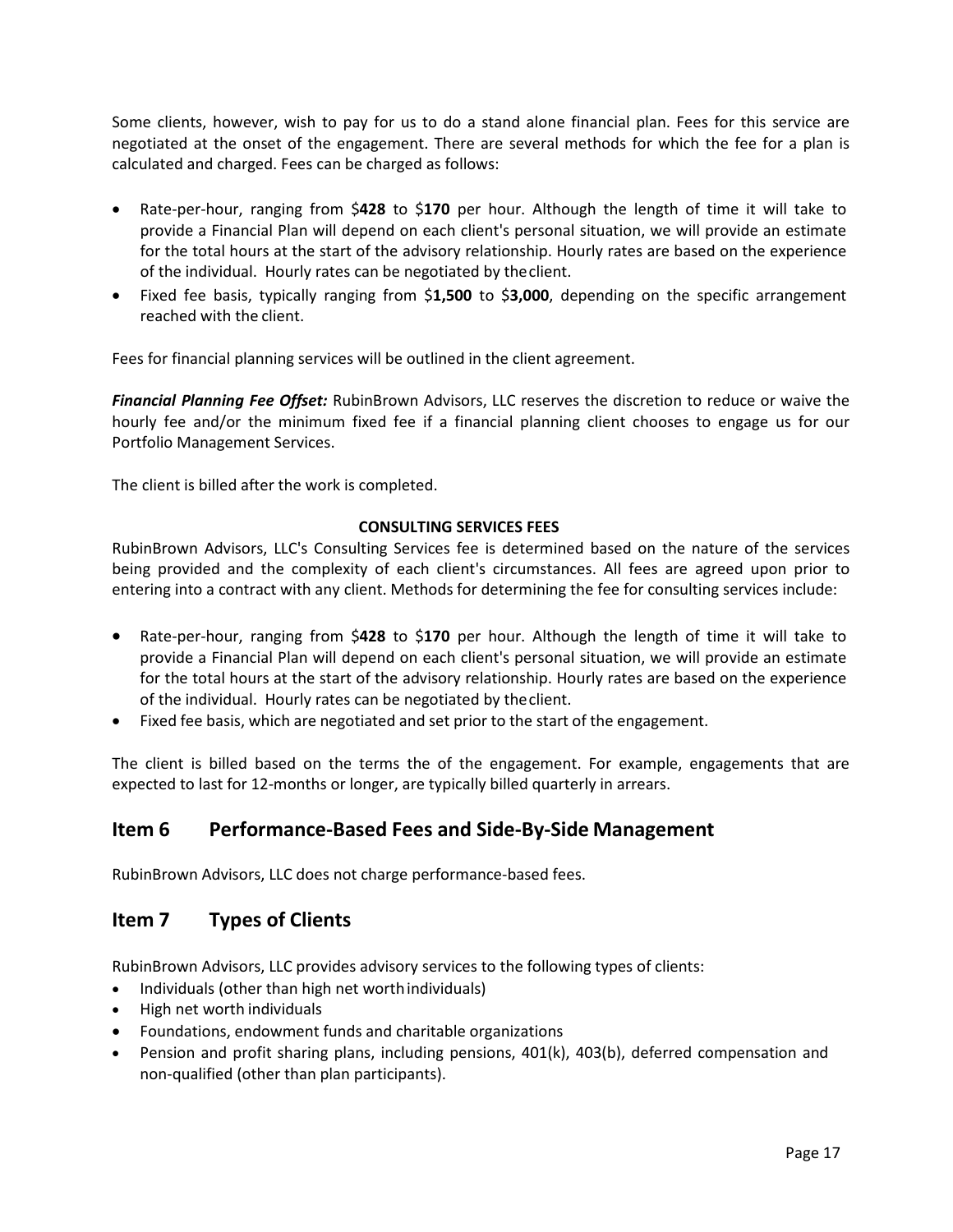# <span id="page-17-0"></span>**Item 8 Methods of Analysis, Investment Strategies and Risk of Loss**

# **METHODS OF ANALYSIS**

RubinBrown Advisors uses third party research providers to provide a list of active mutual

funds and provide ongoing monitoring of these investment products. Additionally, RubinBrown Advisors has created an investment committee to oversee these research consultant(s), and supplement the list of mutual funds as needed. The research company(ies) and RubinBrown Advisors, LLC use the following methods of analysis in selecting and monitoring actively managed mutual funds/third party money managers:

# **Quantitative Criteria:**

- Fund asset size/Assets managed
- Risk adjusted returns
- Style and style consistency
- Performance versus peer group
- Performance versus benchmarks
- Consistency of performance
- Expenses and fees
- Minimum performance history
- Upside capture/downside capture
- Use of leverage

# **Qualitative Criteria:**

- Is the fund/manager registered with the SEC?
- Custodians and/or brokersutilized
- Do the managers invest in the fund?
- Outside professionals utilized, lawyers andauditors
- Is there an independent board of directors?
- How are the assets valued?
- Are there any redemption restrictions orlimitations?
- Manager tenure and experience
- Investment philosophy and consistency

A risk of using these investment products, as in all securities investments, past performance does not guarantee future results. A manager who has been successful is not always successful in replicating that success in the future. In addition, as we do not control the underlying investments in the fund, managers of different funds held by the client can purchase the same security, increasing the risk to the client if that security were to fall in value. There is also a risk that a manager will deviate from the stated investment mandate or strategy of the fund, which could make the fund less suitable for the client's portfolio.

*Third-Party Manager Analysis:* RubinBrown Advisors and/or outside research consultants examine the experience, expertise, investment philosophies, and past performance of independent third-party investment managers in an attempt to determine if that manager has demonstrated an ability to invest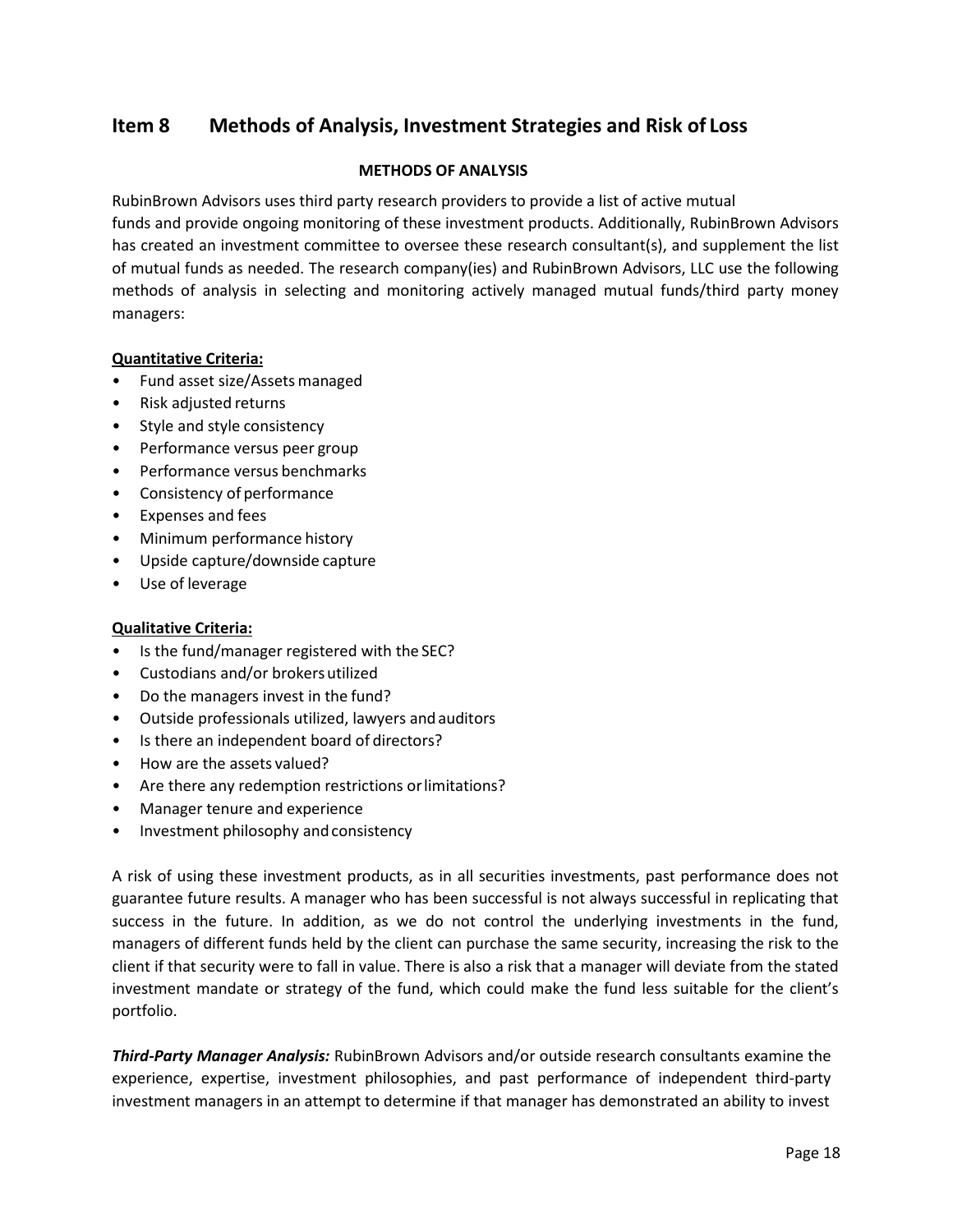over a period of time and in different economic conditions. We monitor the manager's underlying holdings, strategies, concentrations and leverage as part of our overall periodic risk assessment.

A risk of investing with a third-party manager who has been successful in the past is that they are not always successful in replicating that success in the future. In addition, as we do not control the underlying investments in a third-party manager's portfolio, there is also a risk that a manager deviates from the stated investment mandate or strategy of the portfolio, making it a less suitable investment for our clients. Moreover, as we do not control the manager's daily business and compliance operations, it is possible for us to miss the absence of internal controls necessary to prevent business, regulatory or reputational deficiencies.

*Index Funds and ETF's:* RubinBrown Advisors uses index funds and/or ETF's in some assets classes. Factors included in determining appropriate index funds or ETF's are transaction fees, management fees and tracking error.

A risk of investing with index funds or index ETF's is that past performance is not always indicative of future performance. In addition, as we do not control the underlying investments in index funds or ETF's, there is also a risk that an index fund or index ETF will deviate from the stated investment mandate or strategy of the portfolio, making it a less suitable investment for our clients. Moreover, as we do not control the manager's daily business and compliance operations, it is possible for us to miss the absence of internal controls necessary to prevent business,

regulatory or reputational deficiencies.

*Risks for all forms of analysis:* Securities analysis methods rely on the assumption that the companies whose securities we purchase and sell, the rating agencies that review these securities, and other publicly-available sources of information about these securities, are providing accurate and unbiased data. While we are alert to indications that data is not always correct, there is always a risk that inaccurate or misleading information could compromise our analysis.

#### *INVESTMENT STRATEGIES*

We use the following strategies in managing client accounts, provided that such strategy(ies) are appropriate to the needs of the client and consistent with the client's investment objectives, risk tolerance, and time horizons, among other considerations:

*Strategic Asset Allocation:* Rather than focusing primarily on securities selection, we attempt to identify an appropriate ratio of equity securities, fixed income, and cash suitable to the client's investment goals and risk tolerance. Our asset allocation strategy is based on Modern Portfolio Theory, which holds that, because risk is an inherent part of higher reward, a risk-averse investor can construct a portfolio to optimize or maximize expected return based on a given level of market risk.

A risk of asset allocation is that the client does not participate in sharp increases in a particular security, industry or market sector. Another risk is that the ratio of equity securities, fixed income, and cash will change over time due to stock and market movements and, if not corrected, will no longerbe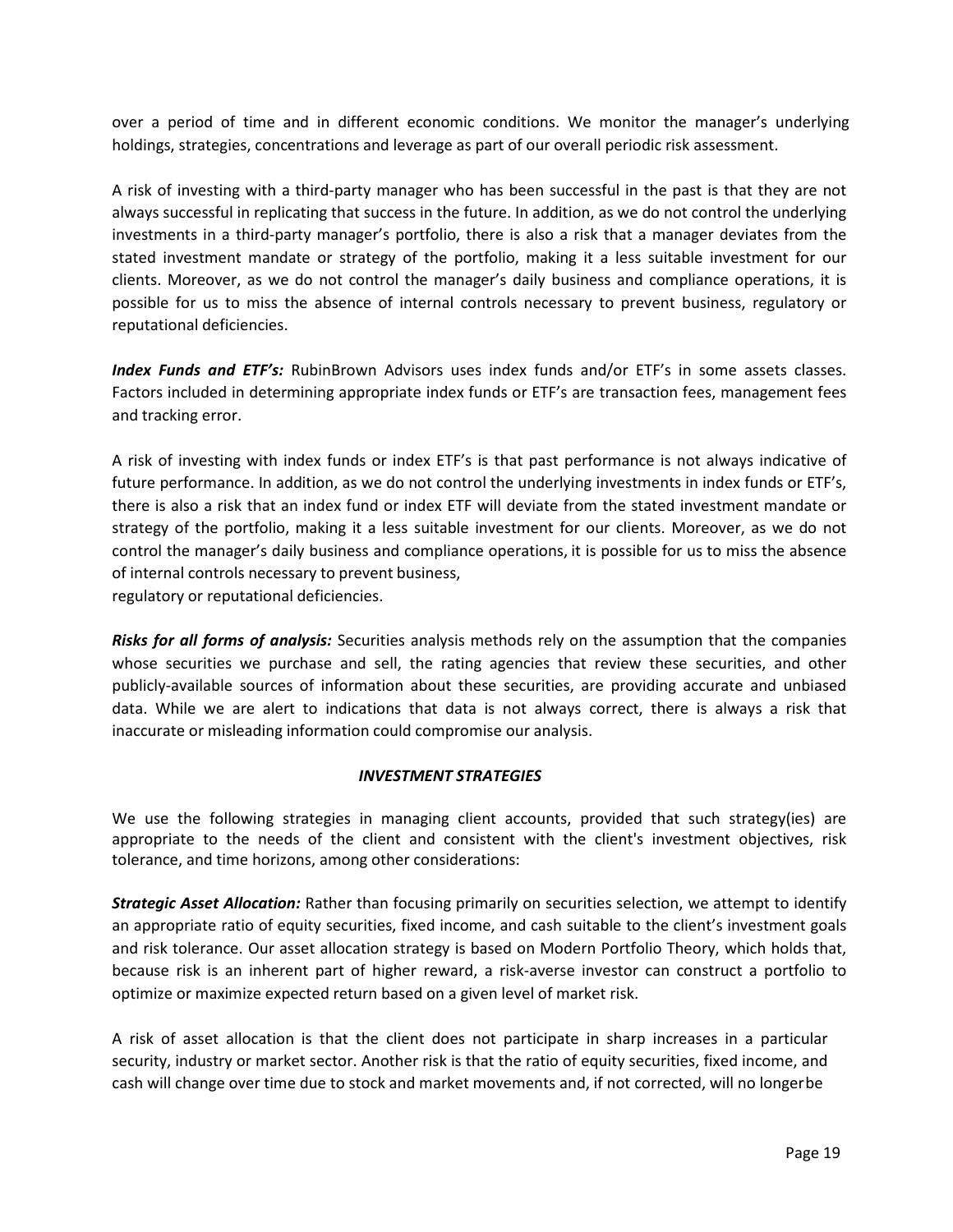appropriate for the client's goals.

*Tax Loss Harvesting:* When appropriate to the needs of the client, we will help the client determine which securities should be sold to minimize capital gains tax liability in the current year. Tax loss harvesting is typically used to realize losses to offset capital gains already realized. In some circumstances we will recommend the sale of a mutual fund to avoid a capital gain distribution that would result in a greater capital gain than selling the fund before the record date.

When we harvest losses for clients we typically purchase a security similar in nature, but not substantially identical, to the security we sold for tax loss harvesting to maintain the clients overall exposure in the asset class. We will then liquidate the replacement security and re-purchase the original security that was sold after a waiting period of at least 30 days to avoid a wash sale.

Clients who use tax loss harvesting will pay the additional transaction costs associated with selling and replacing the securities used for this purpose. One risk of tax loss harvesting is the possibility that the security being sold will outperform the replacement security over the holding period of the replacement security.

Margin lending can be used on occasion based on a particular set of circumstances for the client, but margin is not something utilized to implement an investment strategy. Margin is often used to assist the client in short-term cash/lending needs.

Additionally, certain investment products (primarily ETFs) that are recommended to the client for purchase in their portfolio utilize investment strategies such as short-selling and leverage.

# **Clients using third-party asset managers should review the managers' disclosure documents for information on the methods of analysis and investment strategies used by these managers.**

No investment strategy can assure a profit or avoid a loss.

# <span id="page-19-0"></span>**Item 9 Disciplinary Information**

We are required to disclose any legal or disciplinary events that are material to a client's or prospective client's evaluation of our advisory business or the integrity of our management.

Our firm and our management personnel have no reportable disciplinary events to disclose.

# <span id="page-19-1"></span>**Item 10 Other Financial Industry Activities and Affiliations**

RubinBrown Advisors is a wholly owned subsidiary of RubinBrown LLP, an accounting and tax firm. Tom Tesar is an equity partner/owner of RubinBrown LLP. Steve Wisniewski, Kevin McGrew, Joe Goltermann and John Russo are Partners of RubinBrown LLP.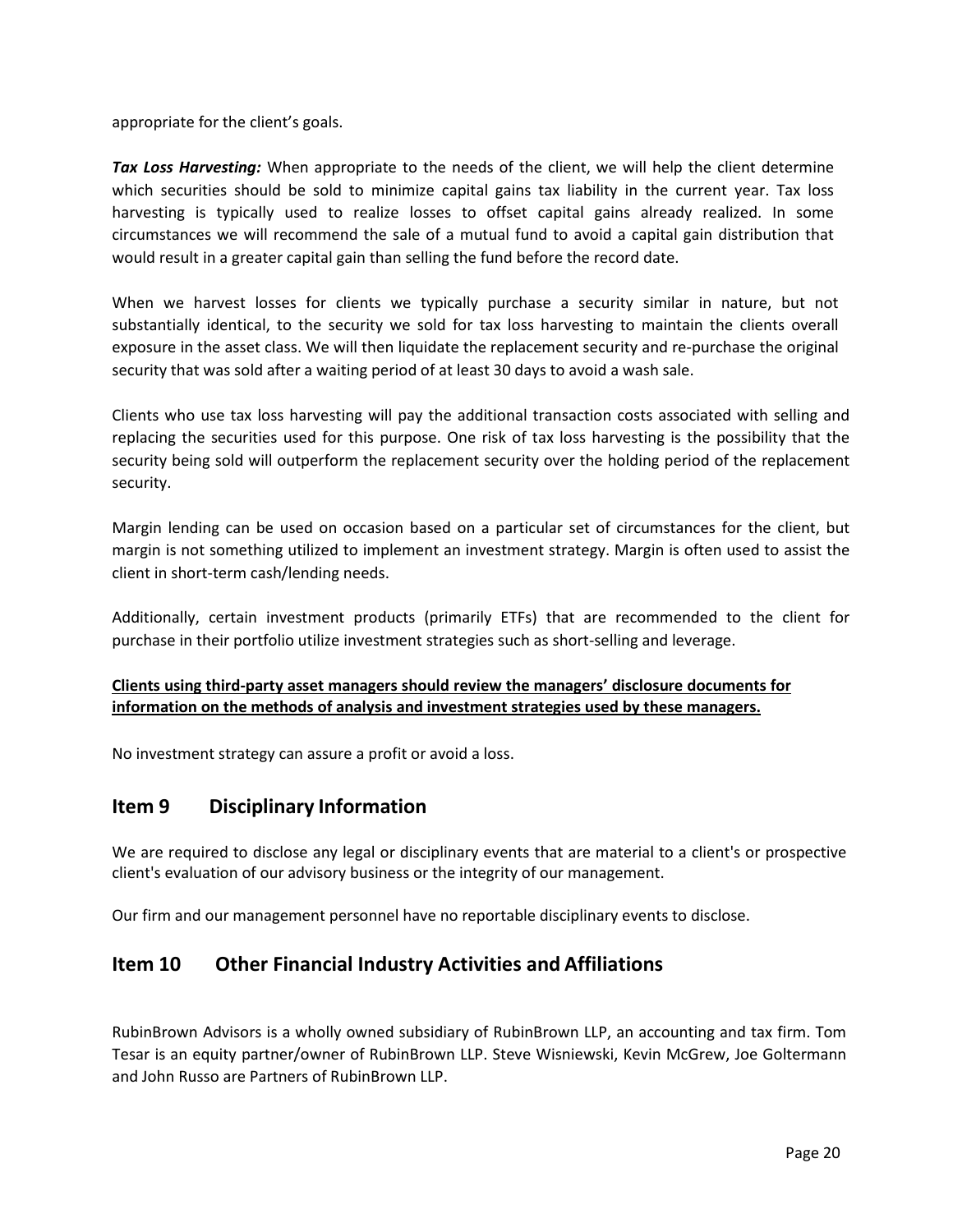RubinBrown LLP recommends RubinBrown Advisors to accounting and tax clients in need of advisory services. RubinBrown Advisors has recommended RubinBrown LLP to advisory clients in need of accounting and tax services.

Accounting services provided by RubinBrown LLP are separate and distinct from the advisory services of RubinBrown Advisors, and are provided for separate and typical compensation. RubinBrown LLP's accounting services do not include the authority to sign checks or otherwise disburse funds from any RubinBrown Advisors advisory client's investment accounts, managed by RubinBrown Advisors. While fees charged by RubinBrown LLP are often separate and distinct from those charged by RubinBrown Advisors, many high net worth individual clients have negotiated a bundled fee to include advisory services by RubinBrown Advisors as well as personal tax preparation by RubinBrown LLP.

This presents a conflict of interest in that Rubin Brown Advisors has an incentive to recommend that its clients use the accounting and tax services of RubinBrown LLP. To address this conflict, it is the policy of Rubin Brown Advisors that it will only recommend the use of Rubin Brown, LLP when that recommendation is consistent with the best interests of theclient.

RubinBrown Advisors is affiliated with RubinBrown Financial Services, an insurance agency. RubinBrown Advisors does not receive commissions from securities or insurance products and there are no referral fee arrangements between RubinBrown Advisors and any of these affiliates for these recommendations. No RubinBrown Advisors client is obligated to use any affiliate for any services.

While RubinBrown Advisors and these individuals endeavor at all times to put the interest of the clients first as part of our fiduciary duty, clients should be aware that the receipt of additional compensation itself creates a conflict of interest, and has the potential to affect the judgment of these individuals when making recommendations.

Clients should be aware that the receipt of additional compensation by RubinBrown Advisors and its management persons or employees creates a conflict of interest that has the potential to impair the objectivity of our firm and these individuals when making advisory recommendations. RubinBrown Advisors endeavors at all times to put the interest of its clients first as part of our fiduciary duty as a registered investment adviser; we take the following steps to address this conflict:

- we disclose to clients the existence of all material conflicts of interest, including the potential for our firm and our employees to earn compensation from advisory clients in addition to our firm's advisory fees;
- we disclose to clients that they are not obligated to purchase recommended investment products from our employees or affiliated companies;
- we collect, maintain and document accurate, complete and relevant client background information, including the client's financial goals, objectives and risktolerance;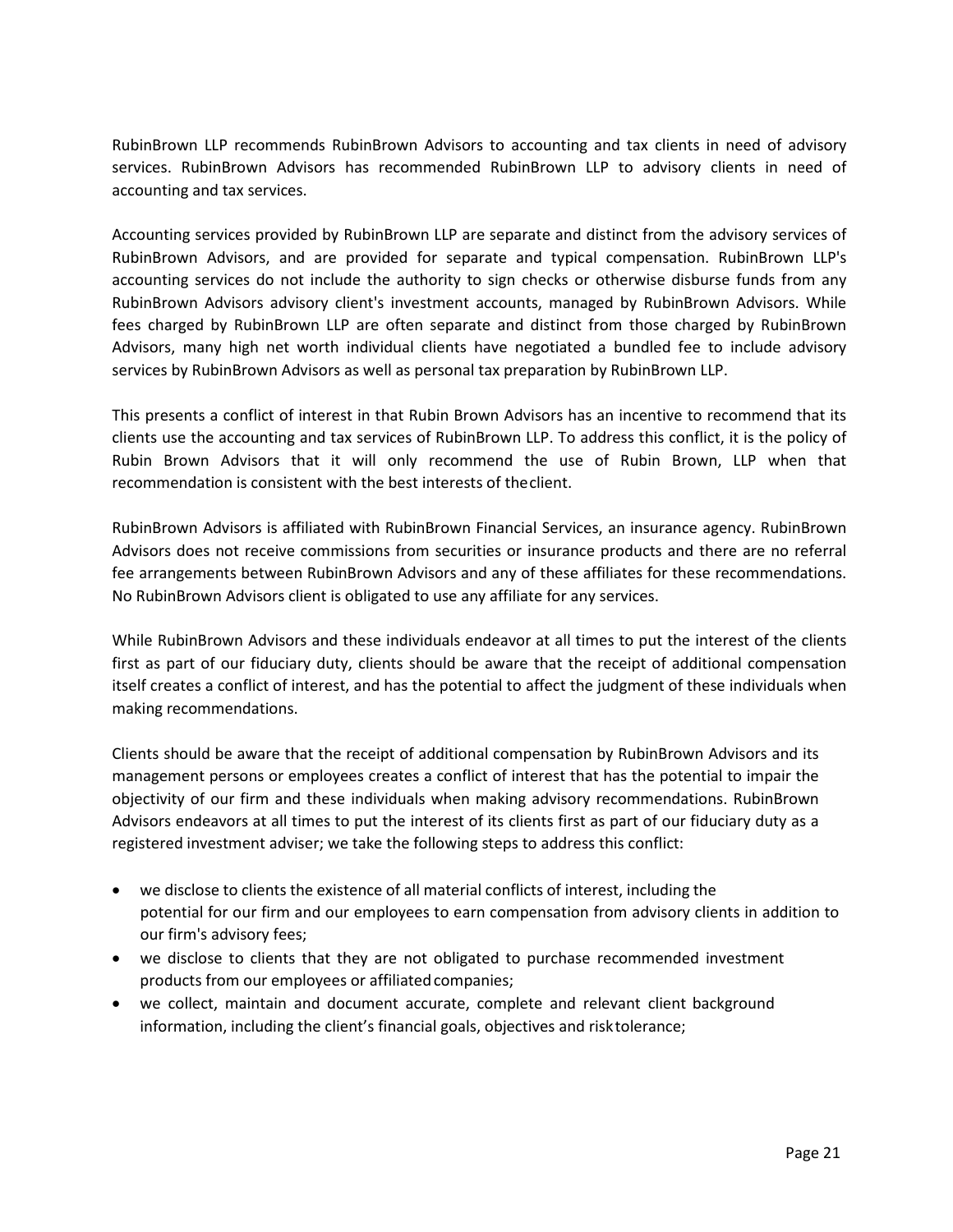- our firm's management conducts regular reviews of each client account to verify that all recommendations made to a client are suitable to the client's needs andcircumstances;
- we require that our employees seek prior approval of any outside employment activity so that we ensure that any conflicts of interests in such activities are properly addressed;
- we periodically monitor these outside employment activities to verify that any conflicts of interest continue to be properly addressed by our firm;and
- we educate our employees regarding the responsibilities of a fiduciary, including the need for having a reasonable and independent basis for the investment advice provided toclients.

# <span id="page-21-0"></span>**Item 11 Code of Ethics, Participation or Interest in Client Transactions and Personal Trading**

Our firm has adopted a Code of Ethics which sets forth high ethical standards of business conduct that we require of our employees, including compliance with applicable federal securities laws. RubinBrown Advisors, LLC and our personnel owe a duty of loyalty, fairness and good faith towards our clients, and have an obligation to adhere not only to the specific provisions of the Code of Ethics but to the general principles that guide the Code.

Our Code of Ethics includes policies and procedures for the review of quarterly securities transactions reports as well as initial and annual securities holdings reports that must be submitted by the firm's access persons. Among other things, our Code of Ethics also requires the prior approval of any acquisition of securities in a limited offering (e.g., private placement) or an initial public offering. Our code also provides for oversight, enforcement and recordkeeping provisions.

RubinBrown Advisors, LLC's Code of Ethics further includes the firm's policy prohibiting the use of material non-public information. While we do not believe that we have any particular access to nonpublic information, all employees are reminded that such information cannot be used in a personal or professional capacity.

A copy of our Code of Ethics is available to our advisory clients and prospective clients. Requests for a copy can be made to [debbie.maret@rubinbrown.com,](mailto:debbie.maret@rubinbrown.com) or by calling us at 314-678-3608.

RubinBrown Advisors, LLC and individuals associated with our firm are prohibited from engaging in principal transactions.

RubinBrown Advisors, LLC and individuals associated with our firm are prohibited from engaging in agency cross transactions.

Our Code of Ethics is designed to assure that the personal securities transactions, activities and interests of our employees will not interfere with (i) making decisions in the best interest of advisory clients and (ii) implementing such decisions while, at the same time, allowing employees to invest for their own accounts.

Our firm and individuals associated with our firm oftentimes buy or sell for their personal accounts securities identical to or different from those recommended to our clients. In addition, any related person(s) oftentimes have an interest or position in a certain security(ies) which are also recommended to a client.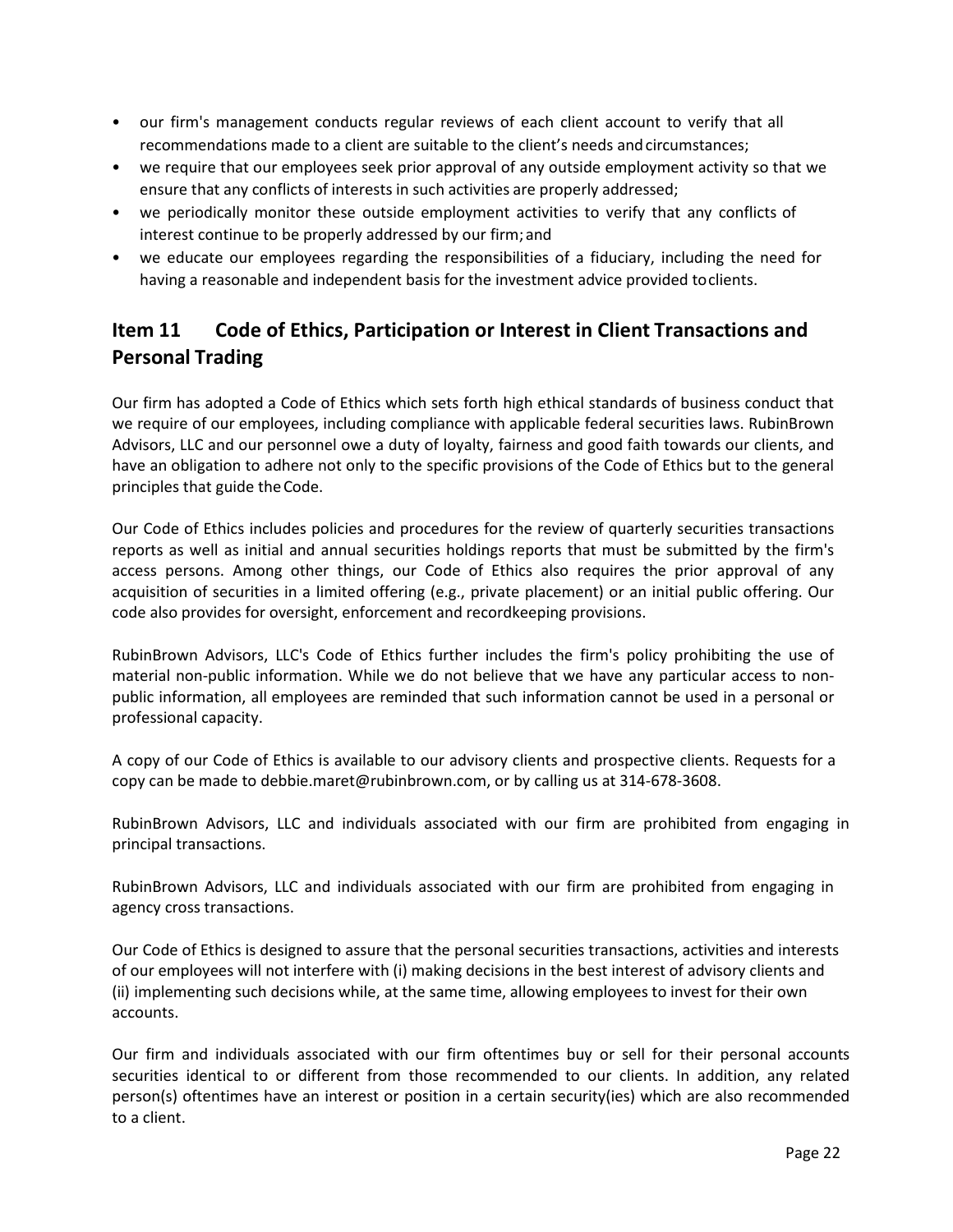# <span id="page-22-0"></span>**Item 12 Brokerage Practices**

RubinBrown Advisors does not have any soft-dollar arrangements and does not receive any soft-dollar benefits.

# *Portfolio Management by RubinBrown Advisors:*

Portfolio Management clients direct RubinBrown Advisors as to the broker-dealer/custodian to be used for all transactions in a client's account. In directing the use of a particular broker, clients should recognize that RubinBrown Advisors cannot ensure that best execution is received in non- investment company securities and that there is the potential for discrepancies in transaction charges among clients.

RubinBrown Advisors recommends any of several broker-dealers, custodians, insurance companies (annuity providers) and/or mutual fund complexes to portfolio management and consulting clients. Among the factors considered in recommending these firms are each firm's reputation, fees, ability to provide quality execution services, ability to provide any specialized services a client requires, and RubinBrown Advisors' experience with thesefirms.

As a matter of policy and practice, RubinBrown Advisors does not block client trades and, therefore, we implement client transactions separately for each account. Consequently, certain client trades are executed before others, at a different price and/or transaction charge. Additionally, our clients do not receive volume discounts available to advisers who block client trades.

# **Portfolio Management through the SEI Management Program:**

In order to be eligible for the SEI Management Program, clients are required to use SEI Financial services, an NASD registered broker dealer, for the placement of all trades. Therefore, RubinBrown Advisors, through its recommendation of the SEI Management Program, is recommending SEI Financial Services as the broker-dealer to be used.

SEI Trust Company, a subsidiary of SEI Corporation, acts as the transfer agent and custodian for SEI Management Program accounts. RubinBrown Advisors' client accounts are required to be maintained at SEI Trust Company in order to participate in the SEI Management Program.

# *SEI Managed Accounts Program and Newport Program:*

Clients should review the disclosure documents of SIMC and Newport and the portfolio managers chosen for information on brokerage selection practices in these accounts.

# *TD Ameritrade Institutional:*

RubinBrown Advisors, LLC participates in the institutional customer program offered by TD Ameritrade Institutional, a division of TD Ameritrade, Inc., Member FINRA/SIPC/NFA ("TD Ameritrade"), an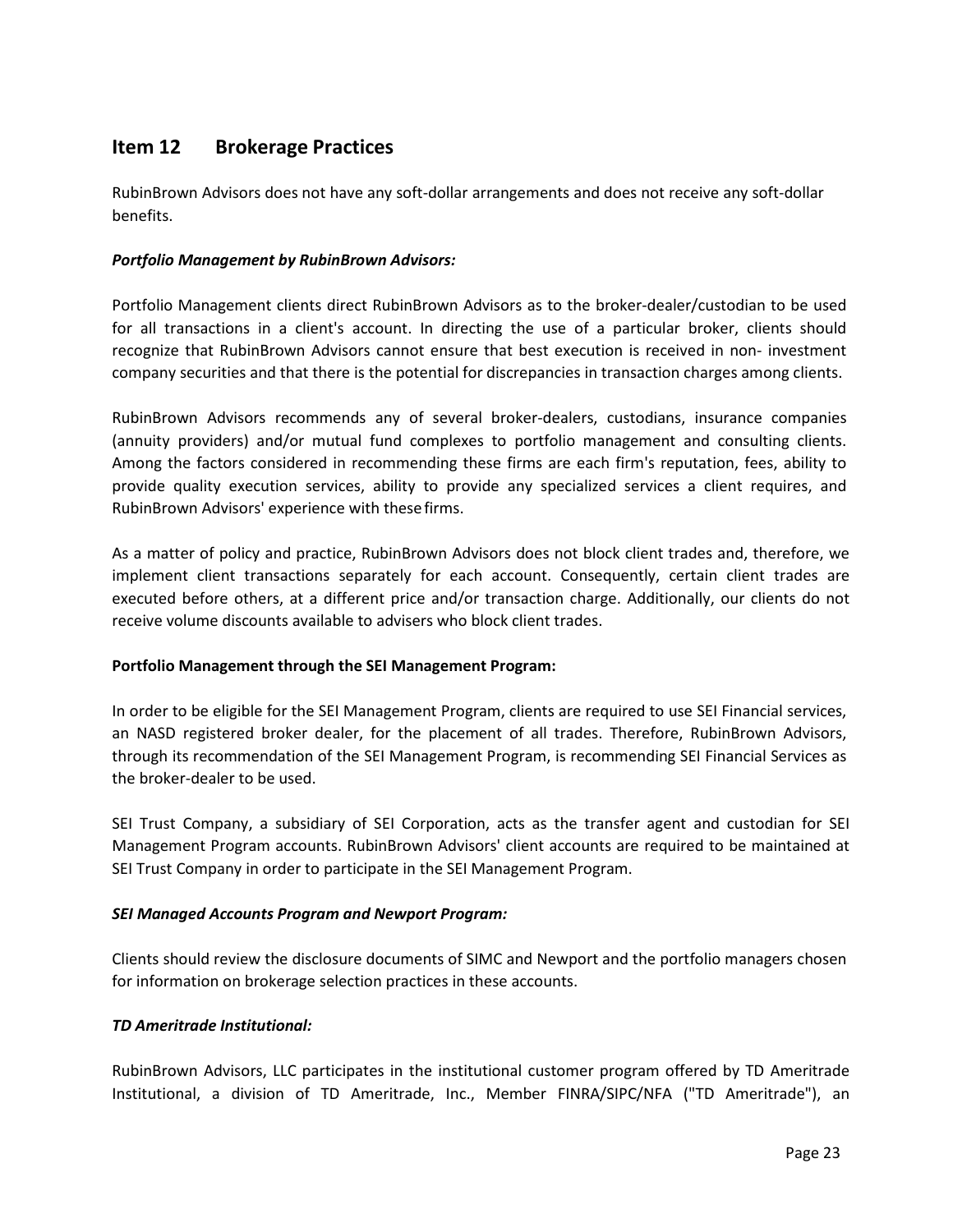unaffiliated SEC-registered broker-dealer and FINRA member. TD Ameritrade offers services to independent investment advisers which include custody of securities, trade execution, clearance and settlement of transactions. RubinBrown Advisors, LLC receives some benefits from TD Ameritrade through our participation in the program.

RubinBrown Advisors, LLC participates in TD Ameritrade's Institutional customer program and we are able to recommend TD Ameritrade to our clients for custody and brokerage services. There is no direct link between our firm's participation in the program and the investment advice we give to our clients, although we receive economic benefits through our participation in the program that are typically not available to TD Ameritrade retail investors.

These benefits include the following products and services (provided without cost or at a discount): duplicate client statements and confirmations; research related products and tools; consulting services; access to a trading desk serving adviser participants; the ability to have advisory fees deducted directly from client accounts; access to an electronic communications network for client order entry and account information; access to mutual funds with no transaction fees and to certain Institutional money managers; and discounts on compliance, marketing, research, technology, and practice management products or services provided to RubinBrown Advisors by third party vendors. TD Ameritrade does currently, but could also pay for business consulting and professional services received by RubinBrown Advisors related persons.

Some of the products and services made available by TD Ameritrade through the program have the potential to benefit RubinBrown Advisors but not necessarily benefit our client accounts. These products or services assist us in managing and administering client accounts, including accounts not maintained at TD Ameritrade. Other services made available by TD Ameritrade are intended to help us manage and further develop our business enterprise. The benefits received by RubinBrown Advisors through participation in the program do not depend on the amount of brokerage transactions directed to TD Ameritrade. Clients should be aware, however, that the receipt of economic benefits by RubinBrown Advisors or our related persons in and of itself creates a potential conflict of interest and could influence our recommendation of TD Ameritrade for custody and brokerage services.

RubinBrown Advisors also receives from TD Ameritrade certain additional economic benefits ("Additional Services") that not necessarily offered to any other independent investment advisers participating in the program. Specifically, the Additional Services include:

• Morningstar Workstation subscription: the software is used to provide us with data regarding the mutual fund and ETF investments used in client portfolios. This data is used in the preparation of client reviews and can be used in the ongoing monitoring of the investments in client portfolios.

TD Ameritrade provides the Additional Services to our firm in its sole discretion and at its own expense, and RubinBrown does not pay any fees to TD Ameritrade for the Additional Services. RubinBrown Advisors and TD Ameritrade have entered into a separate agreement ("Additional Services Addendum") to govern the terms of the provision of the Additional Services. RubinBrown Advisors receipt of Additional Services raises potential conflicts of interest. In providing Additional Services to our firm, TD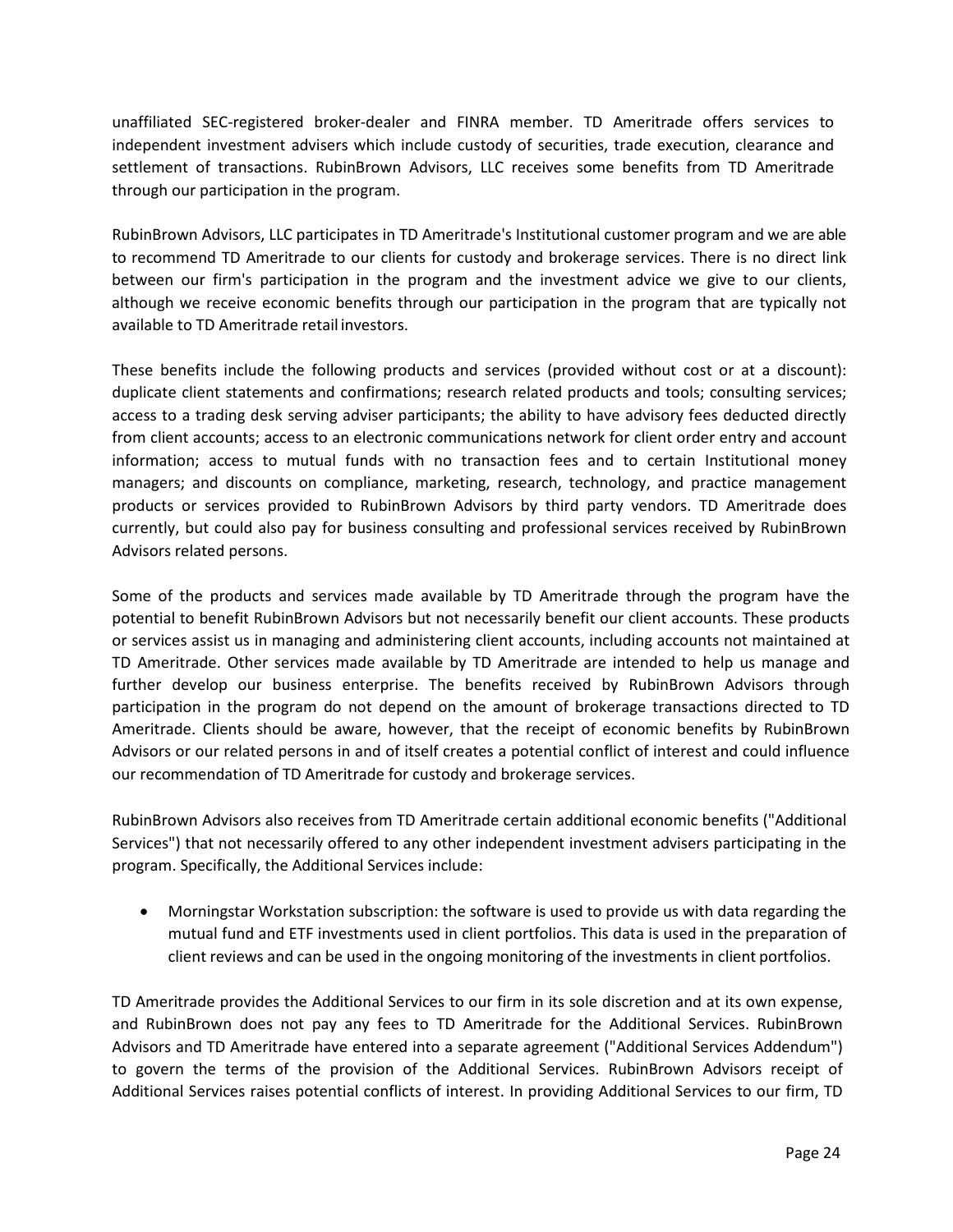Ameritrade most likely considers the amount and profitability to TD Ameritrade of the assets in, and trades placed for, our client accounts maintained with TD Ameritrade. TD Ameritrade has the right to terminate the Additional Services Addendum with RubinBrown Advisors, in its sole discretion, provided certain conditions are met. Consequently, in order to continue to obtain the Additional Services from TD Ameritrade, this presents a potential incentive to recommend to our clients that the assets under management by us be held in custody with TD Ameritrade and to place transactions for client accounts with TD Ameritrade. RubinBrown Advisors' receipt of Additional Services does not diminish our duty to act in the best interests of our clients, including seeking best execution of trades for client accounts.

Please see Item 14 regarding our participation in TD Ameritrade's AdvisorDirect program.

# **Charles Schwab & Co., Inc.:**

RubinBrown Advisors often recommends that clients establish brokerage accounts with the Schwab Institutional division of Charles Schwab & Co., Inc. ("Schwab"), a FINRA registered broker-dealer, member SIPC, to maintain custody of clients' assets and to effect trades for their accounts. Although we recommend that clients establish accounts at Schwab, it is the client's decision to custody assets with Schwab. RubinBrown Advisors is independently owned and operated and not affiliated with Schwab.

Schwab provides RubinBrown Advisors with access to its institutional trading and custody services, which are typically not available to Schwab retail investors. These services generally are available to independent investment advisers on an unsolicited basis, at no charge to them so long as a total of at least \$10 million of the adviser's clients' assets are maintained in accounts at Schwab Institutional. These services are not contingent upon our firm committing to Schwab any specific amount of business (assets in custody or trading commissions). Schwab's brokerage services include the execution of securities transactions, custody, research, and access to mutual funds and other investments that are otherwise generally available only to institutional investors or would require a significantly higher minimum initial investment.

For our client accounts maintained in its custody, Schwab generally does not charge separately for custody services but is compensated by account holders through commissions and other transactionrelated or asset-based fees for securities trades that are executed through Schwab or that settle into Schwab accounts.

Schwab Institutional also makes available to our firm other products and services that benefit RubinBrown Advisors but not directly benefit our clients' accounts. Many of these products and services are used to service all or some substantial number of our client accounts, including accounts not maintained at Schwab.

Schwab's products and services that assist us in managing and administering our clients' accounts include software and other technology that

i. provide access to client account data (such as trade confirmations and account statements); ii. facilitate trade execution and allocate aggregated trade orders for multiple client accounts;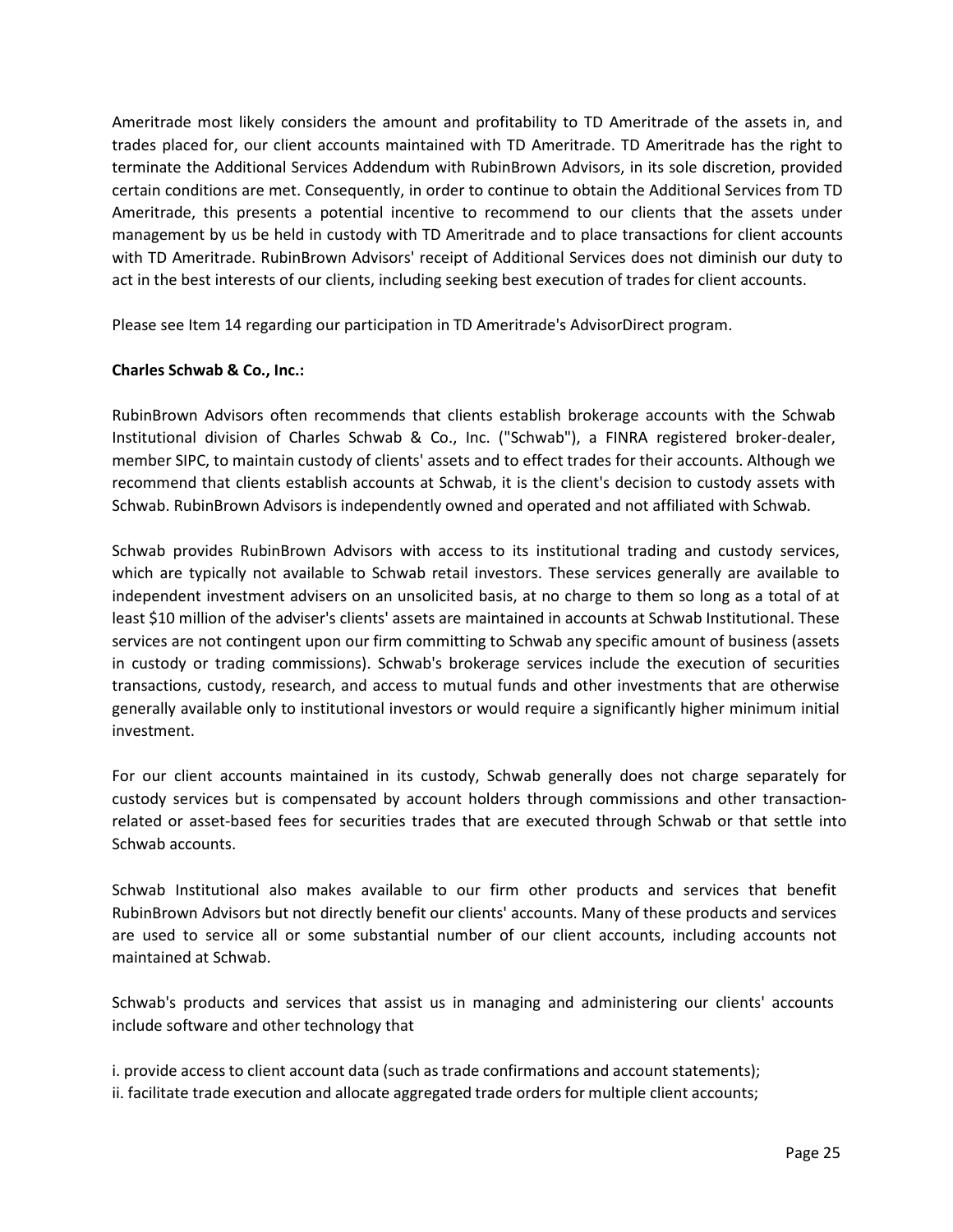- iii. provide research, pricing and other market data;
- iv. facilitate payment of our fees from clients' accounts;and
- v. assist with back-office functions, recordkeeping and clientreporting.

Schwab Institutional also offers other services intended to help us manage and further develop our business enterprise. These services include:

- i. compliance, legal and business consulting;
- ii. publications and conferences on practice management and business succession; and
- iii. access to employee benefits providers, human capital consultants and insurance providers.

Through Schwab a number third-party vendors are made available for the different types of services rendered to RubinBrown Advisors. Schwab Institutional discounts or waive fees it would otherwise charge for some of these services or pay all or a part of the fees of a third-party providing these services to our firm. Schwab Institutional provides other benefits such as educational events or occasional business entertainment of our personnel. In evaluating whether to recommend or require that clients custody their assets at Schwab, we take into account the availability of some of the foregoing products and services and other arrangements as part of the total mix of factors we consider and not solely on the nature, cost or quality of custody and brokerage services provided by Schwab, which creates a potential conflict of interest.

# *Pershing, LLC:*

Pershing, LLC ("Pershing"), a FINRA registered broker-dealer, member SIPC, is another custodian recommended to maintain custody of clients' assets and to effect trades for their accounts, through Pershing Advisor Solutions, LLC ("PAS"). Although we recommend that clients establish accounts at Pershing, it is the client's decision to custody assets with Pershing. RubinBrown Advisors is independently owned and operated and not affiliated with Pershing.

Pershing Advisor Solutions, LLC ("PAS"), makes available to our firm products and services that benefit RubinBrown Advisors but not directly benefit our clients' accounts. Many of these products and services are used to service all or some substantial number of our client accounts, including accounts not maintained at Pershing. These services are generally available to independent investment advisers at no charge to them provided certain minimums are met within a specific period of time.

Through PAS clients can access one-stop access to private banking solutions through BNY Mellon through the Pershing platform.

#### **ADDITIONAL COMPENSATION**

**SEI:** Through its strategic partnerships with SEI and Newport, RubinBrown Advisors receives access through either or both of these firms to free regional and national industry conferences, research services, access to academic papers in the field of investments, software support, access to SEI funds, access to SEI separate account managers (which generally require significantly higher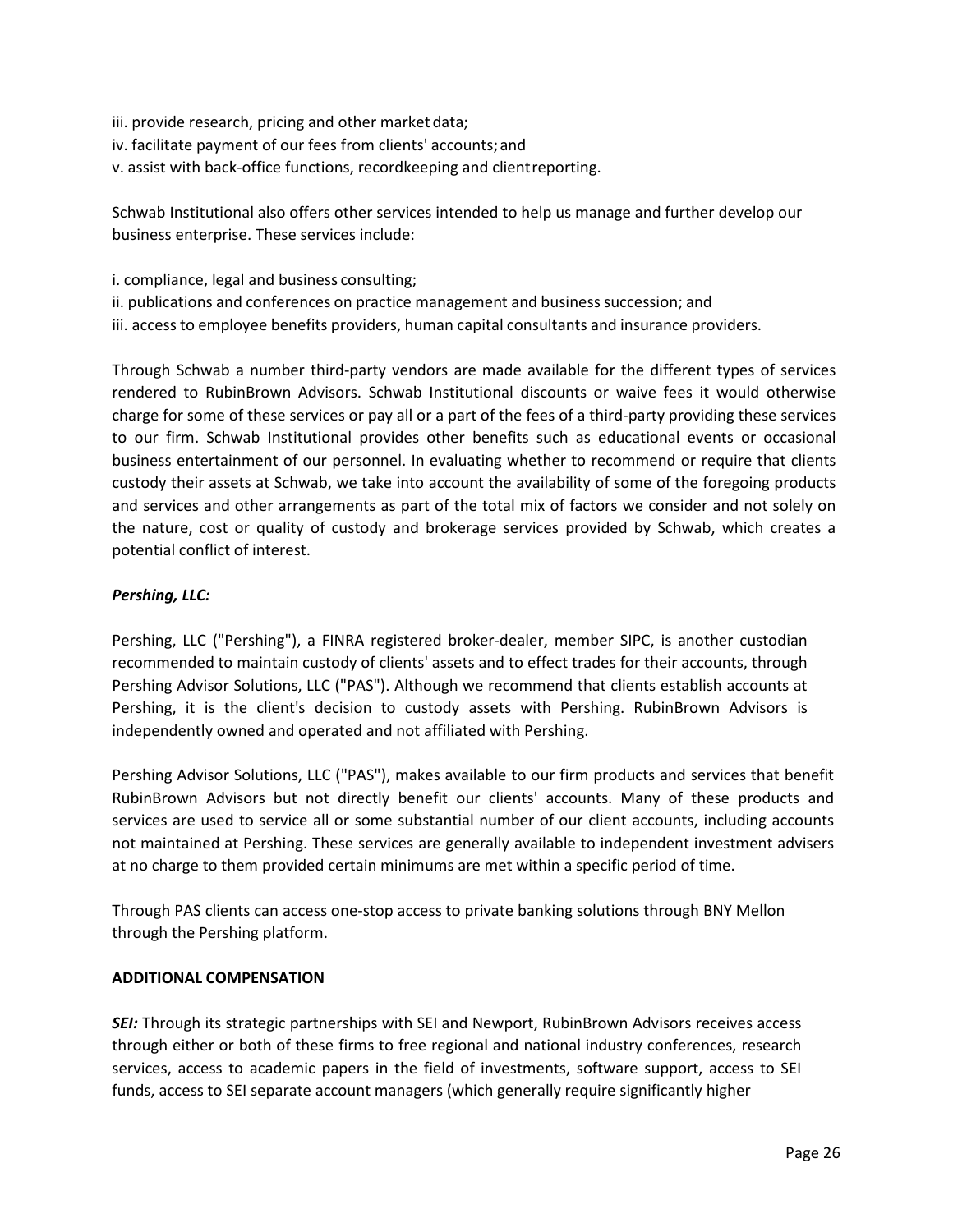minimum initial investments or are generally available only to institutional investors), opportunities for investment in initial offerings of SEI funds and access to advisor support services. SEI may reimburse RubinBrown Advisors for qualified marketing and/or business development expenses incurred by RubinBrown Advisors, but RubinBrown Advisors does not currently receive any such payments. RubinBrown Advisors is not required to invest client assets in SEI funds or to recommend SEI or Newport separate account managers to any client.

# <span id="page-26-0"></span>**Item 13 Review of Accounts**

# **Portfolio Management by RubinBrown Advisors:**

*Reviews:* While the underlying securities within clients' portfolios are continually monitored, these accounts are reviewed at least semi-annually by an officer of RubinBrown Advisors. Client meetings will be conducted by RubinBrown Advisors at least annually. More frequent reviews are be triggered by material market, economic or political events, or by changes in the client's circumstances, or at a client's request.

*Reports:* Clients will receive reviews prepared by RubinBrown Advisors at least annually, with many clients receiving reports as frequently as quarterly, in addition to, regular statements from their custodian and/or broker provided on at least a quarterly basis.

# **SEI Management Program, SEI Managed Accounts Program and Newport Program:**

**Reviews:** While the underlying securities within clients' portfolios are continually monitored, the accounts will be reviewed at least semi-annually by an officer of RubinBrown Advisors. Client meetings will be conducted by RubinBrown Advisors at least annually. Please review the disclosure documents of SIMC and Newport any recommended managers for more information on account reviews. More frequent reviews are be triggered by material market, economic or political events, or by changes in the client's circumstances, or at a client's request.

**Reports:** RubinBrown Advisors clients participating in these programs receive review reports prepared by RubinBrown Advisors, or the subadvisor on at least an annual basis, in addition to, monthly statement, but at least quarterly statements from the account custodian.

# **Pension Consulting Services**

**Reviews:** RubinBrown Advisors, LLC will review the client's Investment Policy Statement (IPS) whenever the client advises us of a change in circumstances regarding the needs of the plan. RubinBrown Advisors, LLC will also review the investment options of the plan according to the agreed upon time intervals established in the IPS. Such reviews occur on semi-annual basis.

**Reports:** These client accounts will receive reports as contracted for at the inception of the advisory relationship.

# **Consulting by RubinBrown Advisors:**

**Reviews:** Accounts will be reviewed as contracted for at the start of the advisory relationship.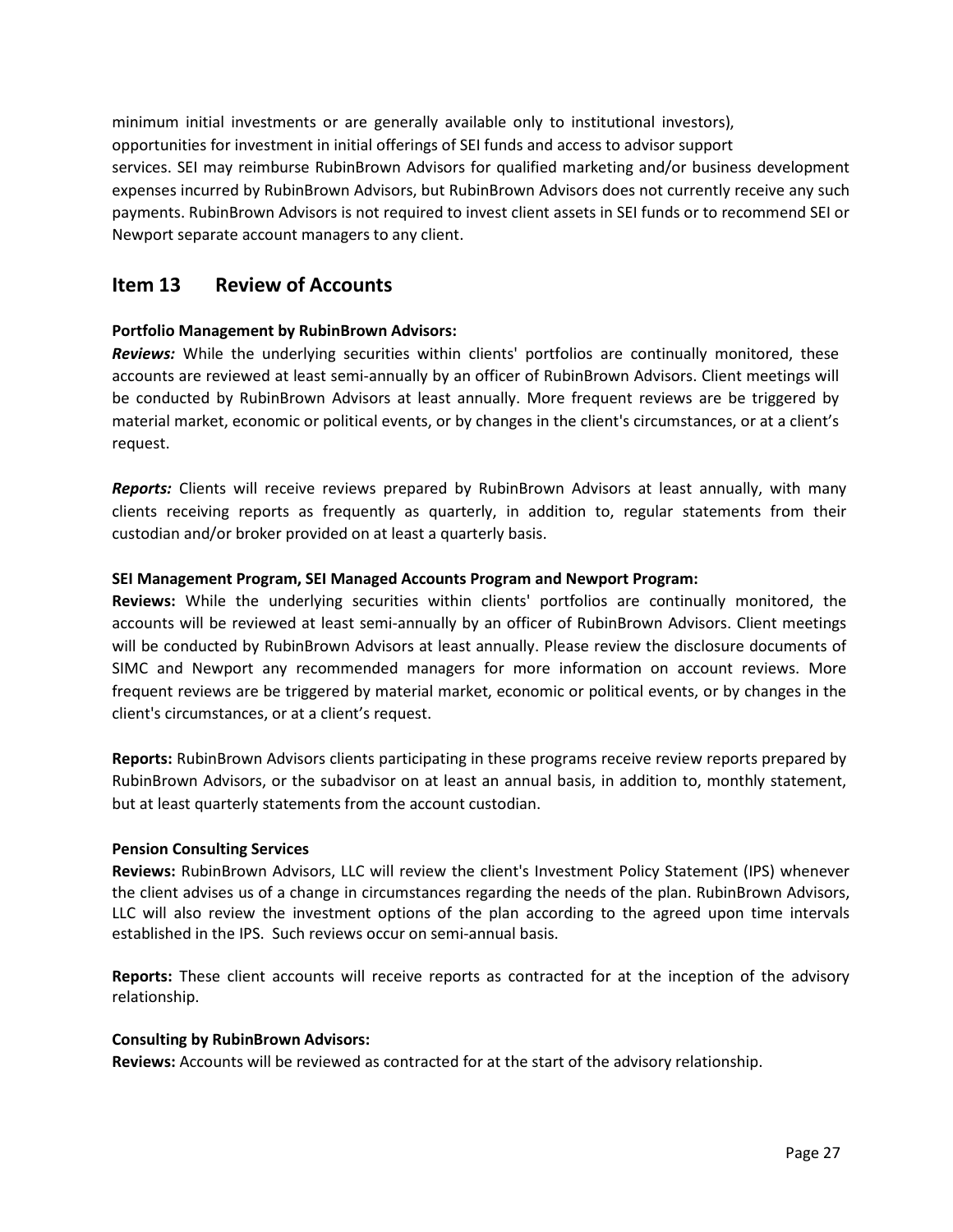**Reports:** Clients who want regular reports must contract for this at the start of the advisory relationship.

### **Financial Planning Services**

*REVIEWS:* While reviews occur at different stages depending on the nature and terms of the specific engagement, typically no formal reviews will be conducted for Financial Planning clients unless otherwise contracted for.

*REPORTS:* Financial Planning clients will receive a completed financial plan. Additional reports will not typically be provided unless otherwise contracted for.

# <span id="page-27-0"></span>**Item 14 Client Referrals and Other Compensation**

### **CLIENT REFERRALS**

Our firm can pay referral fees to independent persons or firms ("Solicitors") for introducing clients to us. Whenever we pay a referral fee, we require the Solicitor to provide the prospective client with a copy of this document (our *Firm Brochure*) and a separate disclosure statement that includes the following information:

- the Solicitor's name and relationship with ourfirm;
- the fact that the Solicitor is being paid a referral fee;
- the amount of the fee; and
- whether the fee paid to us by the client will be increased above our normal fees in order to compensate the Solicitor.

As a matter of firm practice, the advisory fees paid to us by clients referred by solicitors are not increased as a result of any referral.

# **TD Ameritrade:**

As mentioned in Item 12, RubinBrown Advisors potentially receives client referrals from TD Ameritrade through its participation in TD Ameritrade AdvisorDirect. In addition to meeting the minimum eligibility criteria for participation in AdvisorDirect, RubinBrown Advisors was selected to participate in AdvisorDirect based on the amount and profitability to TD Ameritrade of the assets in, and trades placed for, client accounts maintained with TD Ameritrade. TD Ameritrade is a discount broker-dealer independent of and unaffiliated with RubinBrown Advisors and there is no employee or agency relationship between them. TD Ameritrade has established AdvisorDirect as a means of referring its brokerage customers and other investors seeking fee-based personal investment management services or financial planning services to independent investment advisors. TD Ameritrade does not supervise RubinBrown Advisors and has no responsibility for RubinBrown Advisors' management of client portfolios or RubinBrown Advisors' other advice or services. RubinBrown Advisors pays TD Ameritrade an on-going fee for each successful client referral. For referrals that occurred through AdvisorDirect before April 10, 2017, this fee is a percentage (not to exceed 25%) of the advisory fee that the client pays to Advisor ("Solicitation Fee"). For referrals that occurred through AdvisorDirect on or after June 9, 2017 the Solicitation Fee is an annualized fee based on the amount of referred client assets that does not exceed 25% of 1%, unless such client assets are subject to a Special Services Addendum. In the case of a Special Services Addendum, the Solicitation Fee is an annualized fee based on the amount of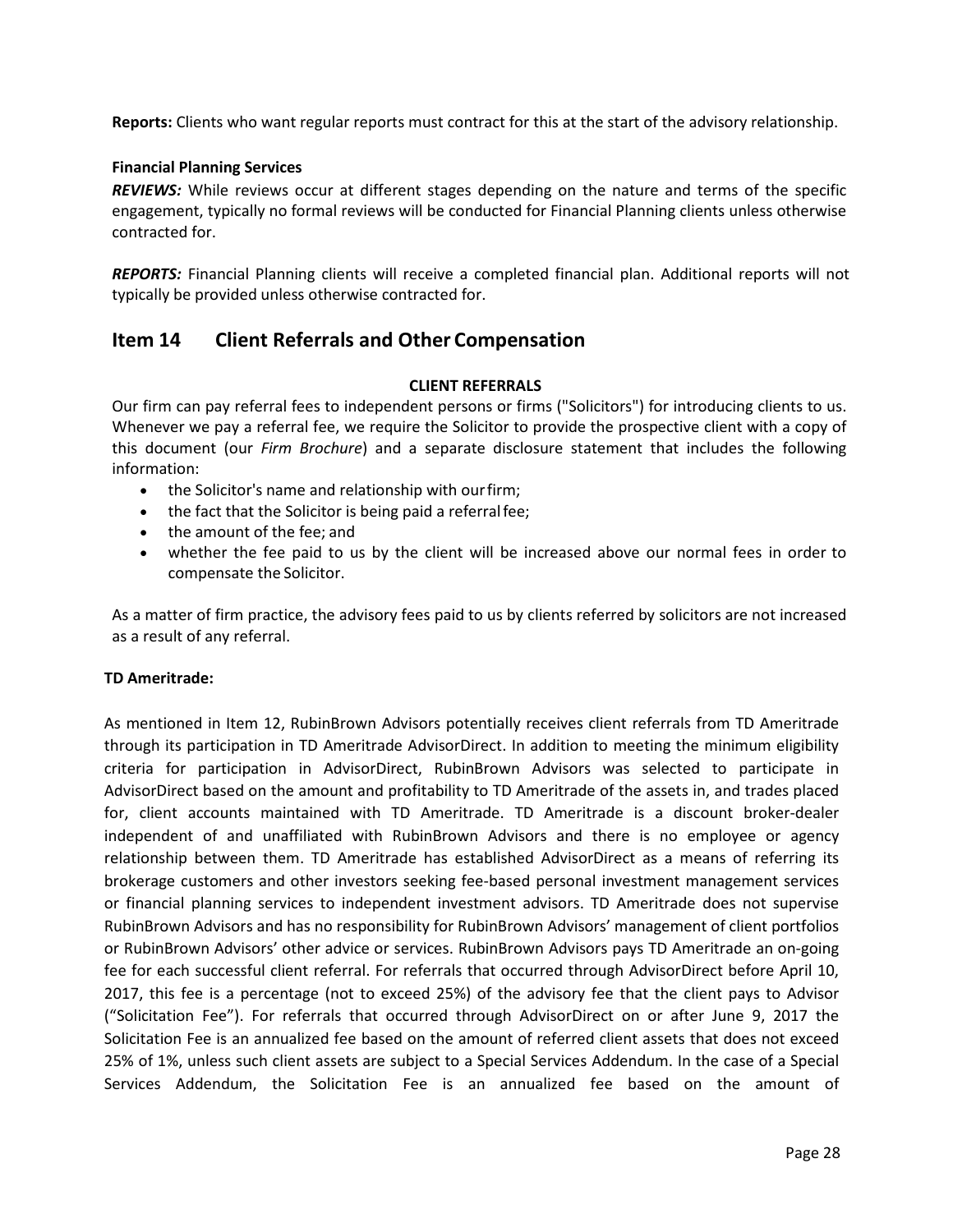referred client assets that does not exceed 10% of 1%. Advisor will also pay TD Ameritrade the Solicitation Fee on any assets received by Advisor from any of a referred client's family members, including a spouse, child or any other immediate family member who resides with the referred client and hired Advisor on the recommendation of such referred client. Advisor will not charge clients referred through AdvisorDirect any fees or costs higher than its standard fee schedule offered to its clients or otherwise pass Solicitation Fees paid to TD Ameritrade to its clients. For information regarding additional or other fees paid directly or indirectly to TD Ameritrade, please refer to the TD Ameritrade AdvisorDirect Disclosure and Acknowledgement Form.

RubinBrown Advisors' participation in AdvisorDirect raises potential conflicts of interest. TD Ameritrade will most likely refer clients through AdvisorDirect to investment advisors that encourage their clients to custody their assets at TD Ameritrade and whose client accounts are profitable to TD Ameritrade. Consequently, in order to obtain client referrals from TD Ameritrade, this presents RubinBrown Advisors with an incentive to recommend to clients that the assets under management by RubinBrown Advisors be held in custody with TD Ameritrade and to place transactions for client accounts with TD Ameritrade. In addition, RubinBrown Advisors has agreed not to solicit clients referred to it through AdvisorDirect to transfer their accounts from TD Ameritrade or to establish brokerage or custody accounts at other custodians, except when its fiduciary duties require doing so. RubinBrown Advisors' participation in AdvisorDirect does not diminish its duty to seek best execution of trades for client accounts.

# **Schwab Advisor Network:**

RubinBrown Advisors continues to pay fees to Schwab Advisor Network for clients obtained by Wealth Management Advisors, Inc. through the network. RubinBrown Advisors is not an active participant in this referral program.

# **ADDITIONAL COMPENSATION**

RubinBrown Advisors works with third party entities to implement insurance products for clients that have a need for these sorts of products. While RubinBrown Advisors does not receive direct commissions, these companies send money to one of our affiliates for the referral of these clients.

# <span id="page-28-0"></span>**Item 15 Custody**

We previously disclosed in the "Fees and Compensation" section (Item 5) of this Brochure that our firm directly debits advisory fees from client accounts. For certain clients, there are standing instructions on file allowing us to transfer funds from their accounts to another account (i.e. checking account) by the use of standing instructions on file. Therefore, under government regulations, we are deemed to have custody of these clients' assets.

As part of this billing process, the client's custodian is advised of the amount of the fee to be deducted from that client's account. On at least a quarterly basis, the custodian is required to send to the client a statement showing all transactions within the account during the reporting period. Because the